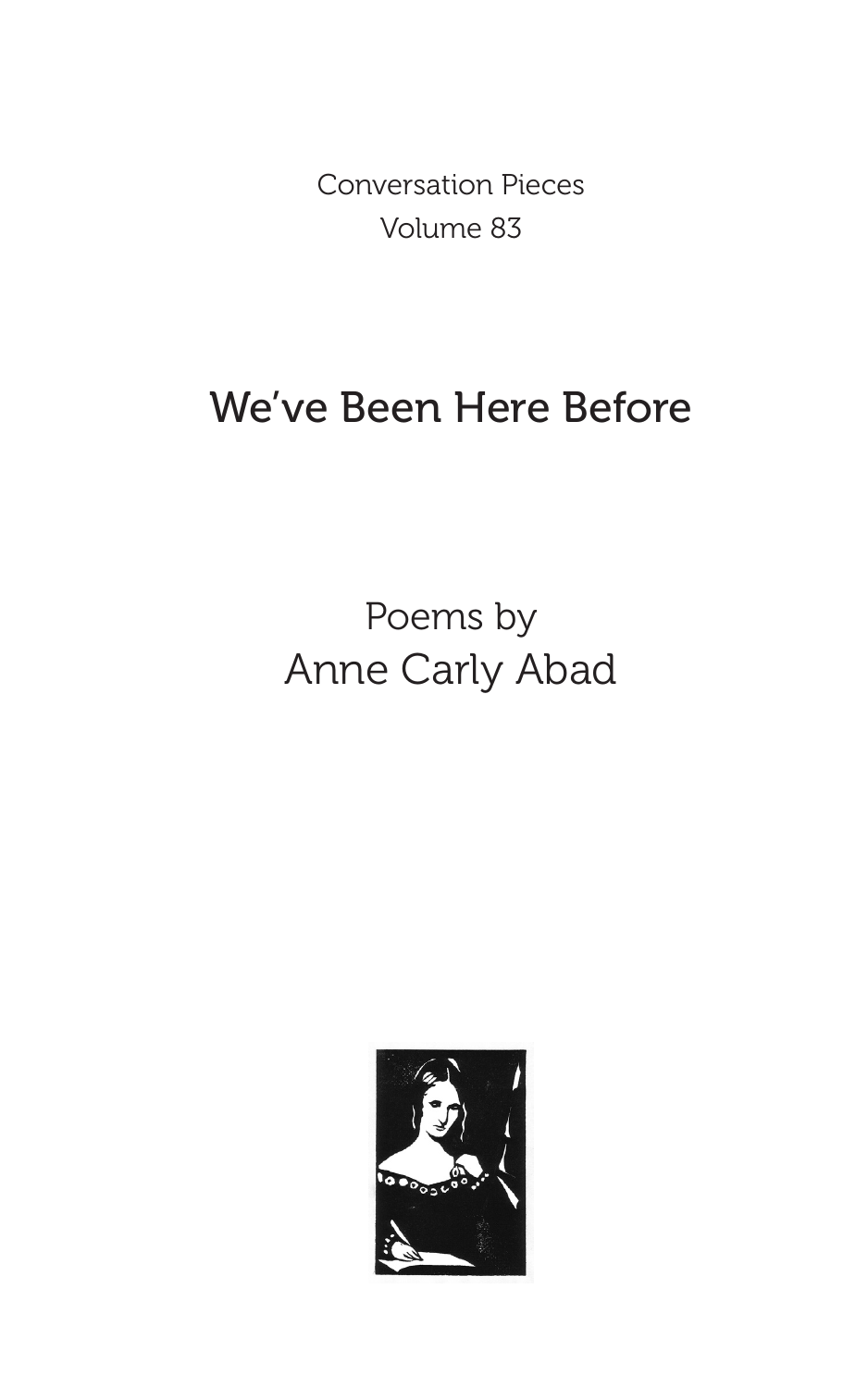

Published by Aqueduct Press PO Box 95787 Seattle, WA 98145-2787 www.aqueductpress.com

Copyright © 2022 by Anne Carly Abad All rights reserved. First Edition, February 2022

No part of this publication may be reproduced, stored in a retrieval system or transmitted in any form or by any means, electronic, mechanical, photocopying, recording or otherwise, without prior permission in writing from the author.

ISBN: 978-1-61976-222-0

For prior publication acknowledgments see p. 123

Cover illustration: © Can Stock Photo / Anneleven

Original Block Print of Mary Shelley by Justin Kempton: www.writersmugs.com

Printed in the USA by Applied Digital Imaging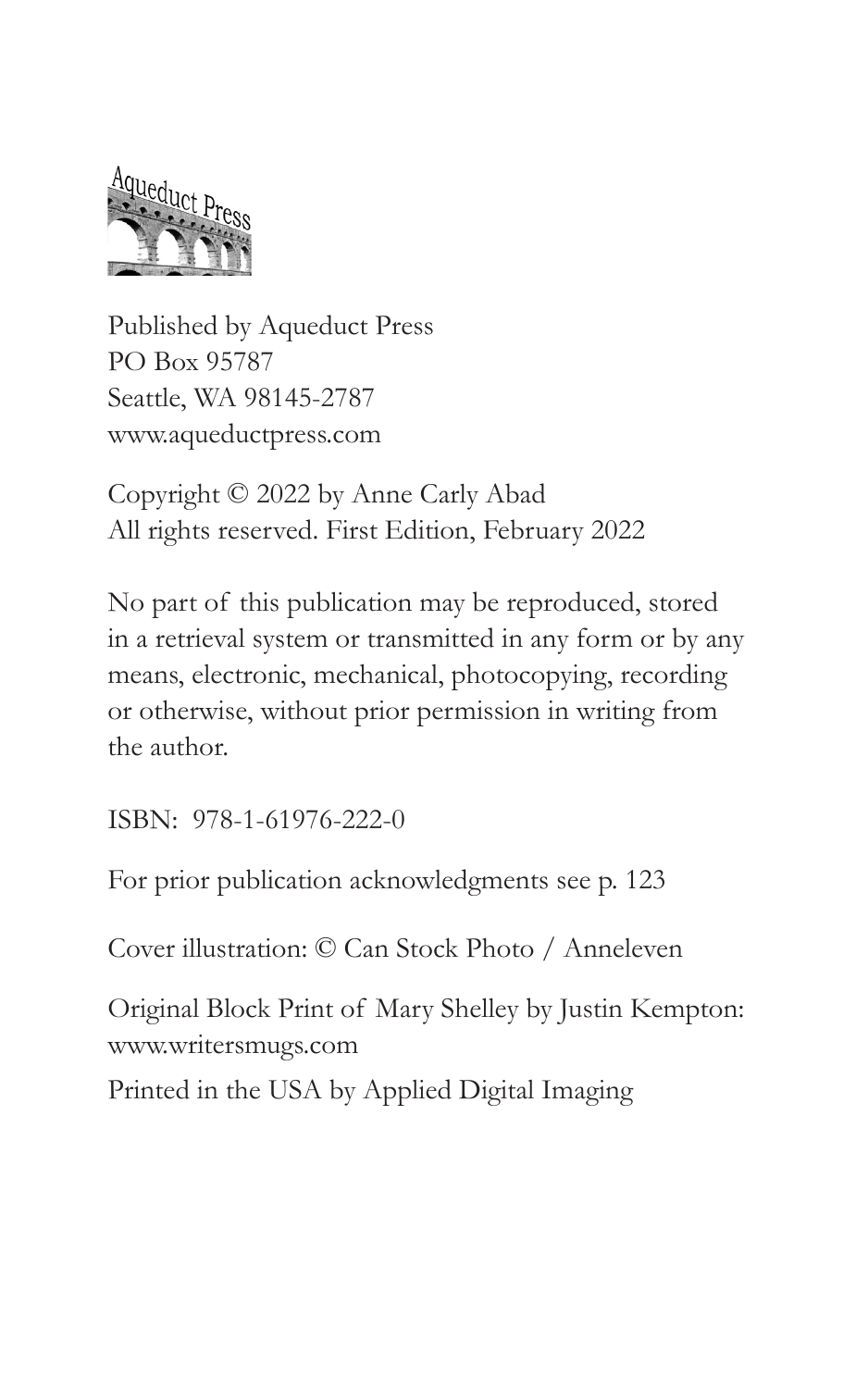To Mom, Kung Kung, Alphonse, Victor, and Andre, the treasures of my soul.

To Denver Ejem Torres, Krip Yuson, Ms. Christine Bellen Ang, Ms. Alma Anonas-Carpio, Chief Joel Pablo Salud: Thank you for believing in my work first and getting me started down this (endless) road.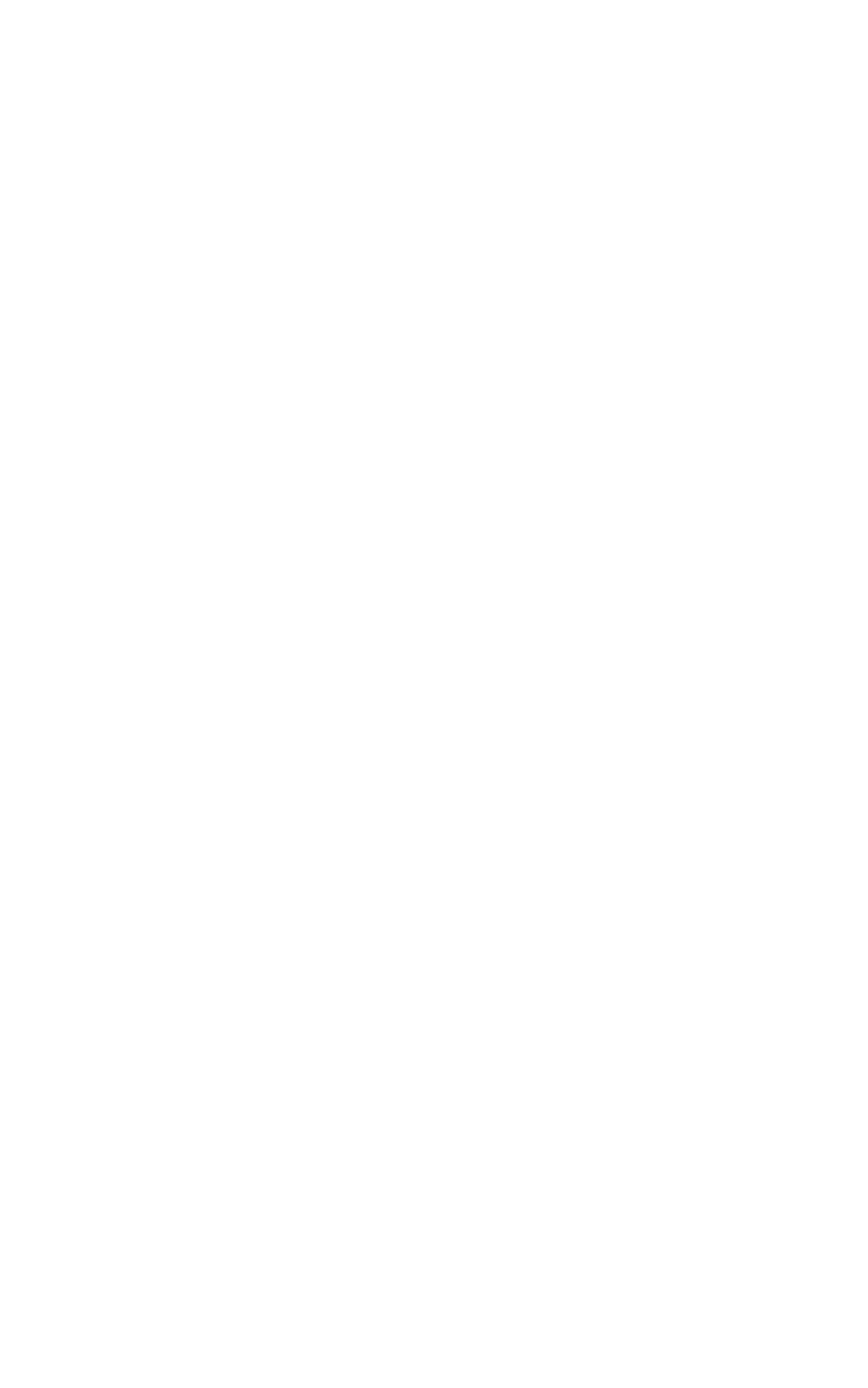# Contents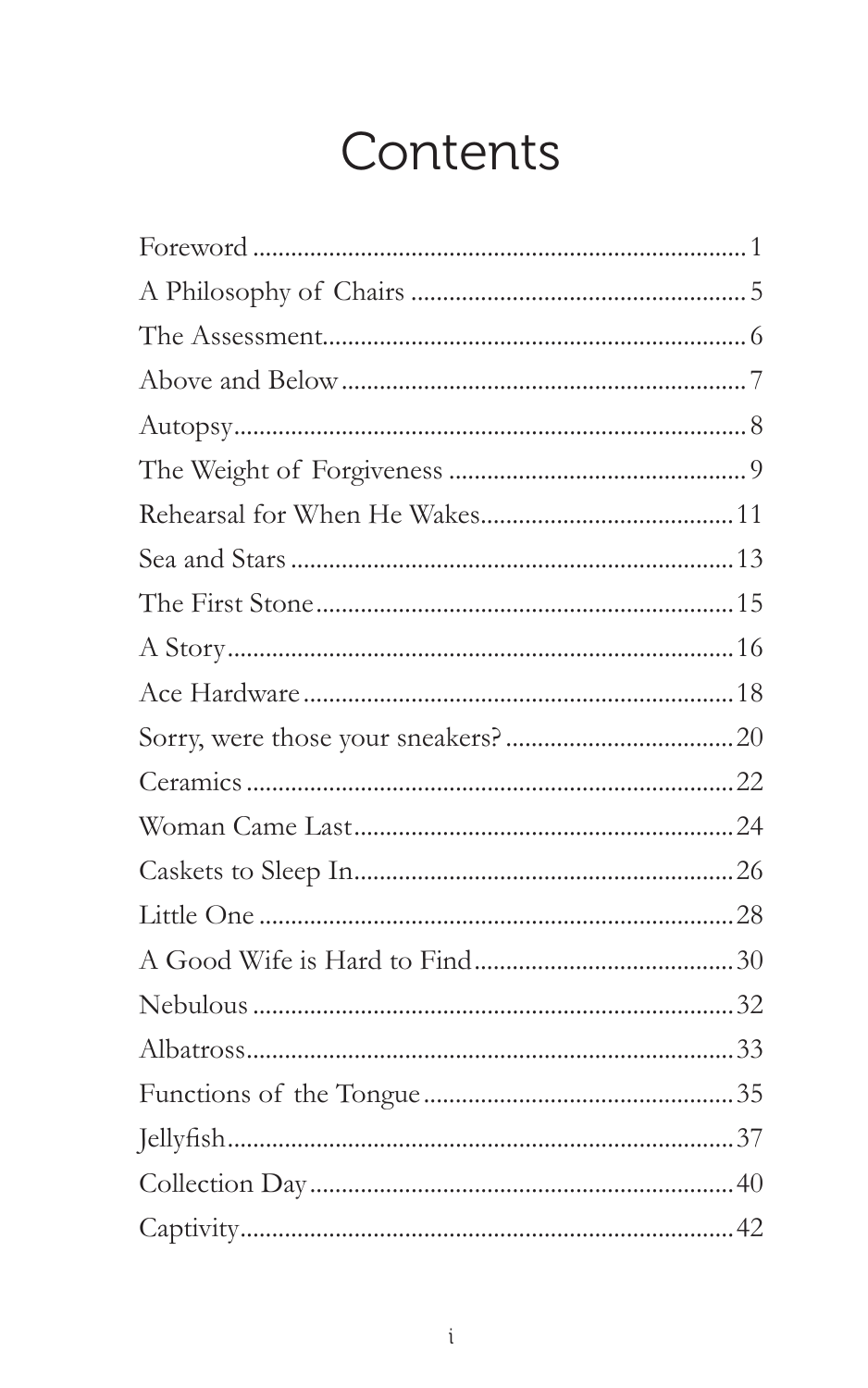| Possible New Species of Worm and Louse in the |  |
|-----------------------------------------------|--|
|                                               |  |
|                                               |  |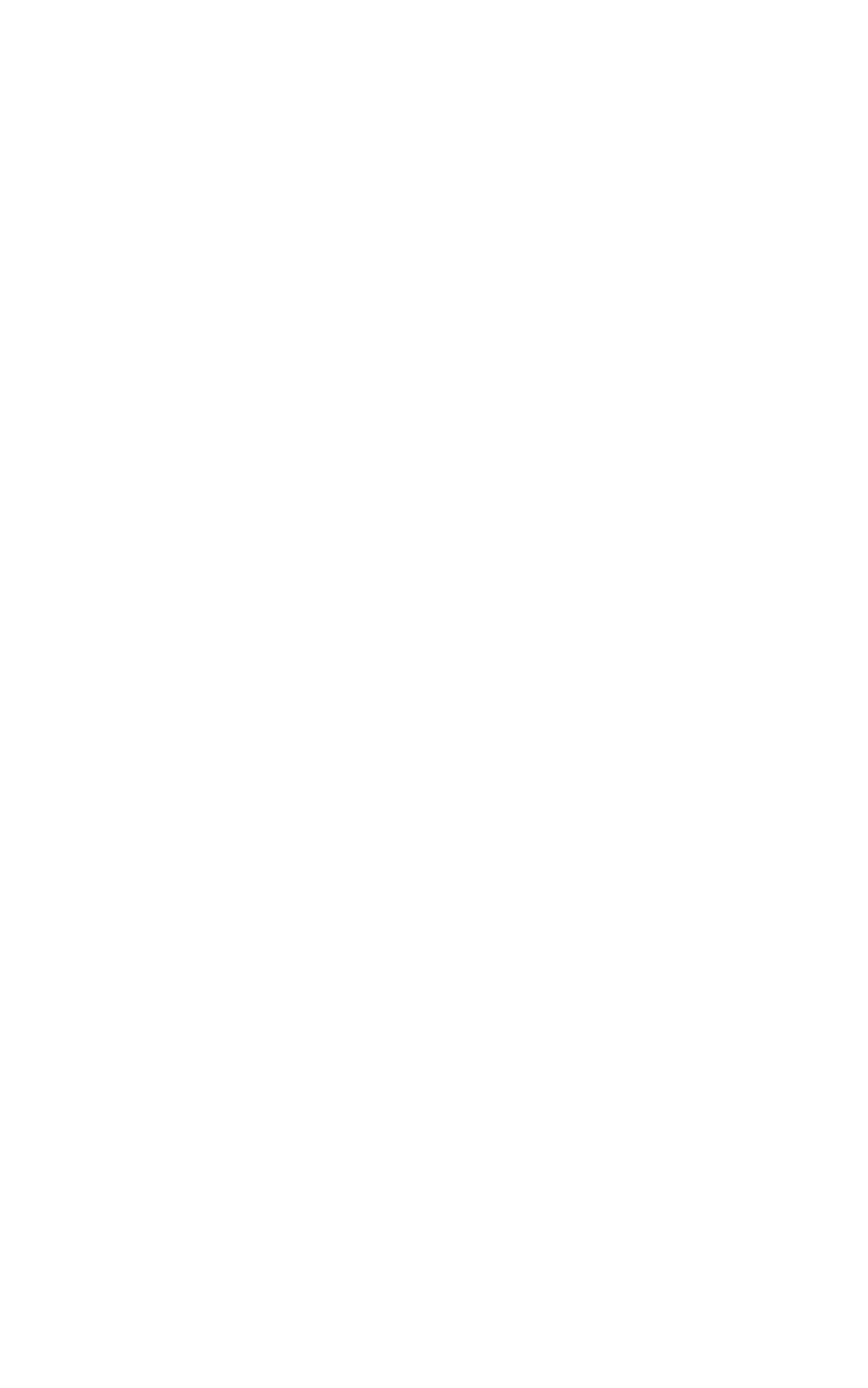In the spaces between dreams and reality, the strange and the familiar intersect. As if walking into different pockets of existence, each poem is a world of its own, but with beings who experience joy and pain the same ways we do. Suddenly, there is this undeniable sense—of being able to cross the liquid boundary between the self and the Other.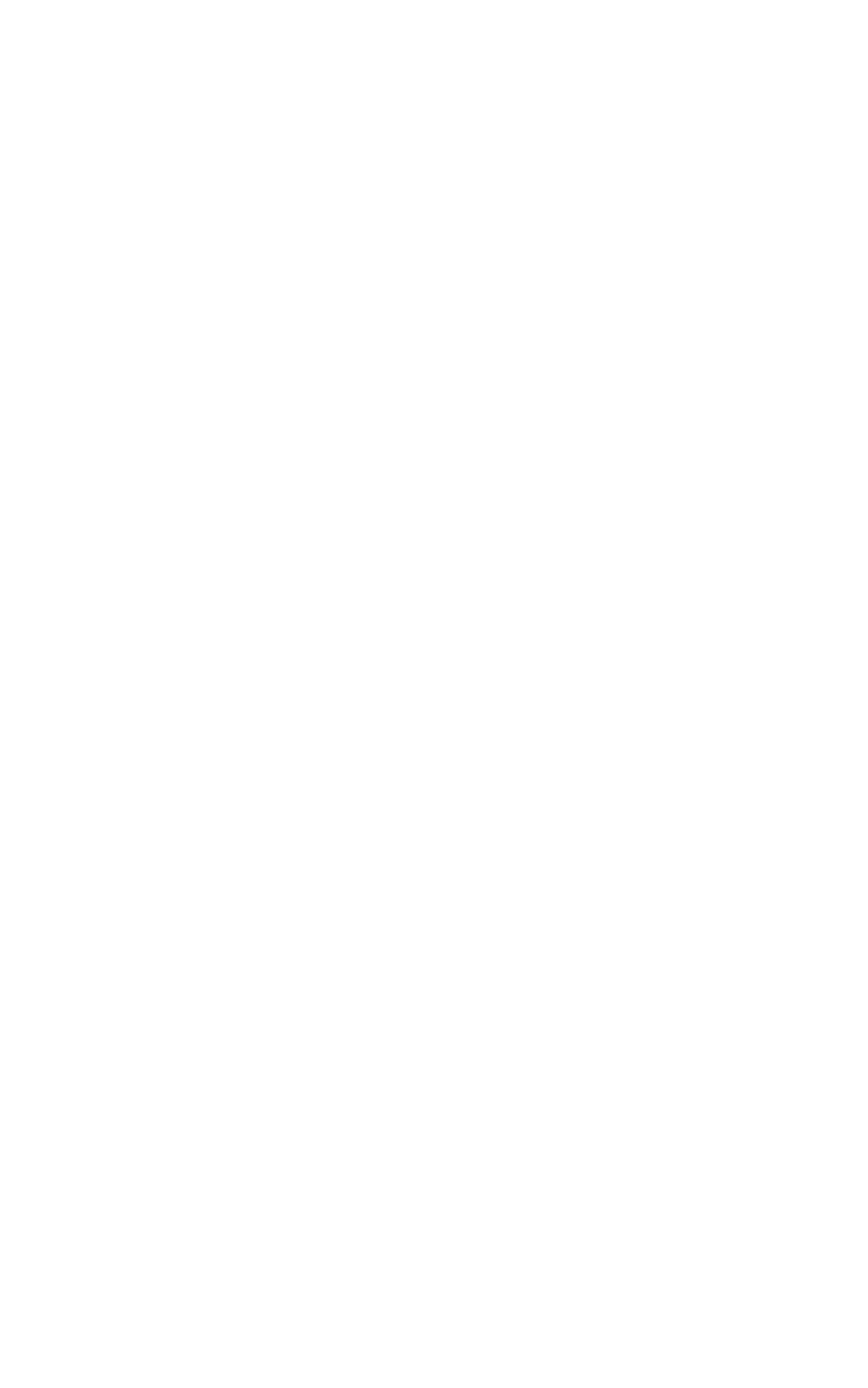#### Foreword

#### The Looking Glass

Ultimately one seeks to find his or her place in the world. The mirror is often the first thing we greet in the morning. But it is a mute thing. Can one trust what the mirror sees?

When a woman is told she is hideous, her reflection can become her worst enemy. And seeing it daily can hammer into her mind the belief that she is indeed ugly.

But the same mirror can also shine light on the dysfunctions of a society that contributes to the distorted images individuals see in their looking glass. Just by asking people "What do you see?", much information can be gathered about the gaps between one's reality and what others see.

When a society fails to reflect upon the standards of beauty and acceptability, these standards can take on a (monstrous) life of their own. Thus, much of the work in this collection explores and iterates on the alienation and rediscovery of the self and body.

#### The Other

It's been said that the Self is formed through the looking glass of others. But what if the Other is beyond reach? Technology has connected us but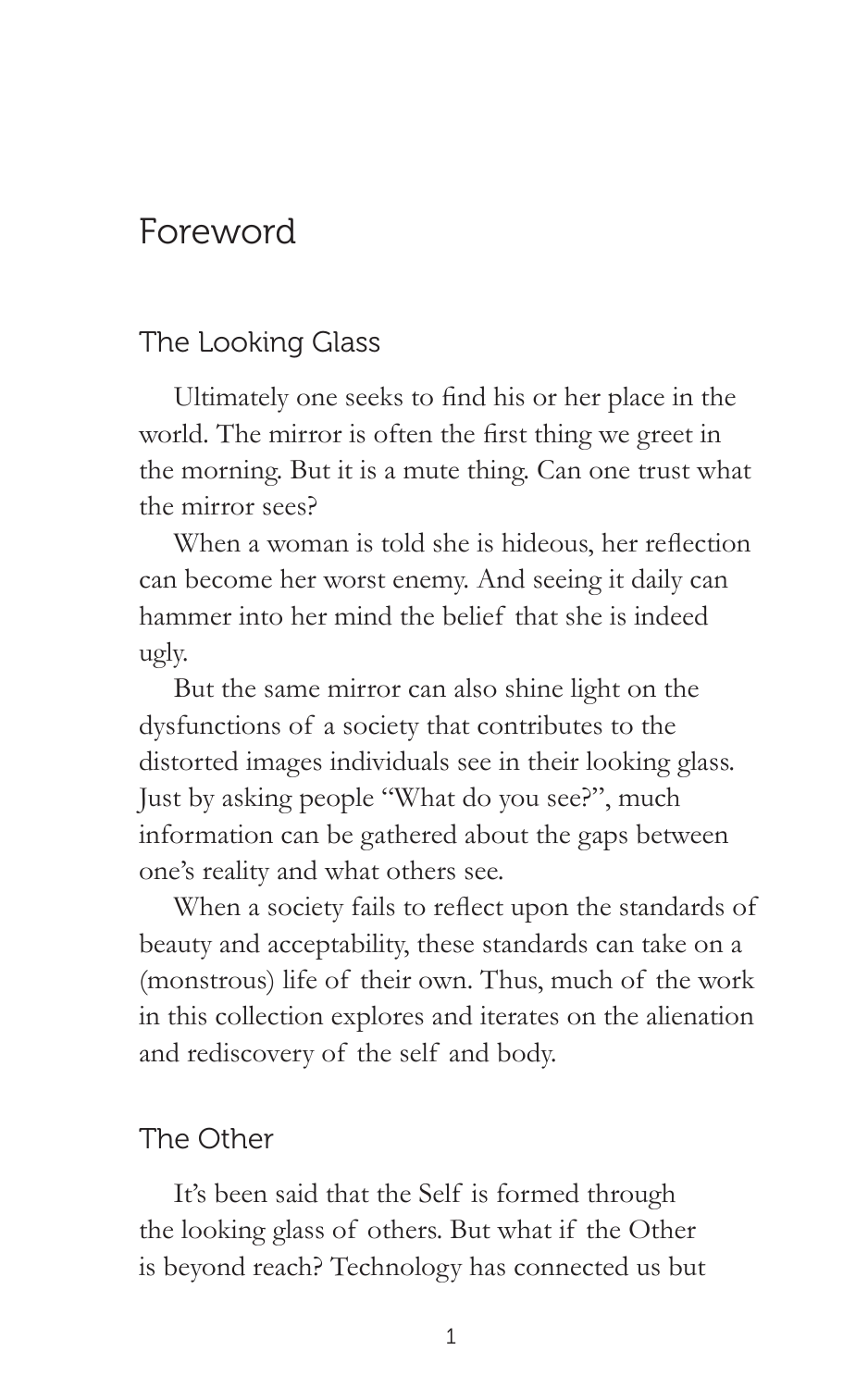perhaps in much too superficial ways. News of the death of a child from a stray bullet and the photo of his grieving mother sadden us one day. Yet we are up the next morning, sipping a cup of coffee that refreshes our amnesia.

By giving the otherwise obscure Other a different face, be it as a fairy or an animal or a machine, I believe I am able to get much closer to the subject. I want people to look and do a double take. This time, they can't just look away.

A lot of the fear and hatred toward people or things other than ourselves stems from a lack of understanding or an inability to "get close." The sense of unapproachability puts many off from even trying to be in the other's shoes. We look away from what we don't want to see. Though this is natural given the limitations of our purview, I believe creating a (scenic) bridge toward the Other has become more important than ever in our changing world.

#### Suspending the Why?

The ability to stop asking "why" for a moment allows one to look at things with a more open perspective.

Why is there a robot in there? Why is there a demon?

Why not just let the worlds within each piece unfold and tell their stories? Poe freely used the atmosphere and shadows to depict the roiling darkness within the human mind. Elements of fancy may have always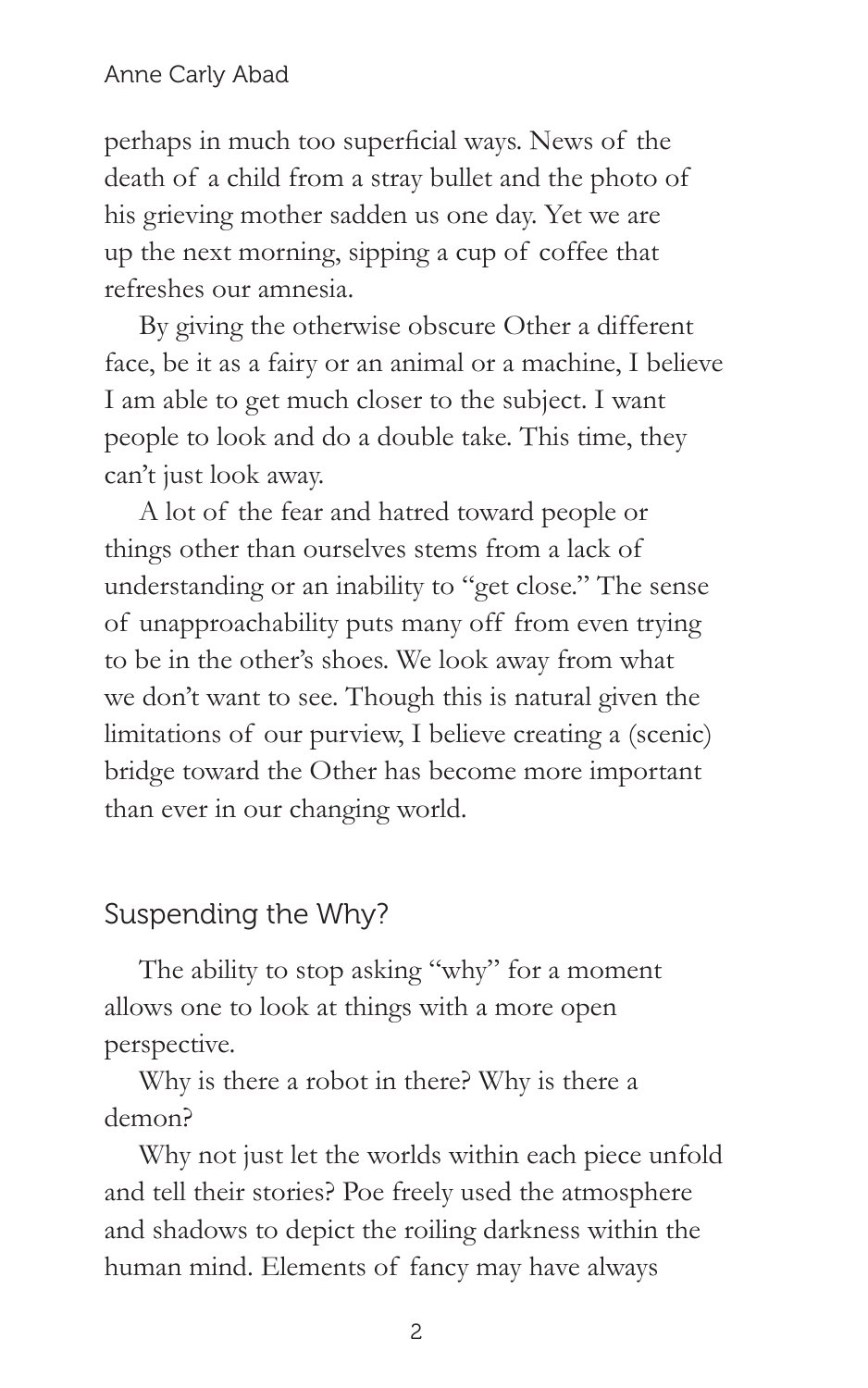been a key ingredient in poetry before verse was dichotomized into speculative and literary. Suspending one's disbelief gifts us with some much needed pause while also teaching us to enjoy a brief flight on the wings of a free imagination.

And imagination is what we need to think beyond yesterday, today, or even tomorrow. After the trip, we must ask this—what do we do next?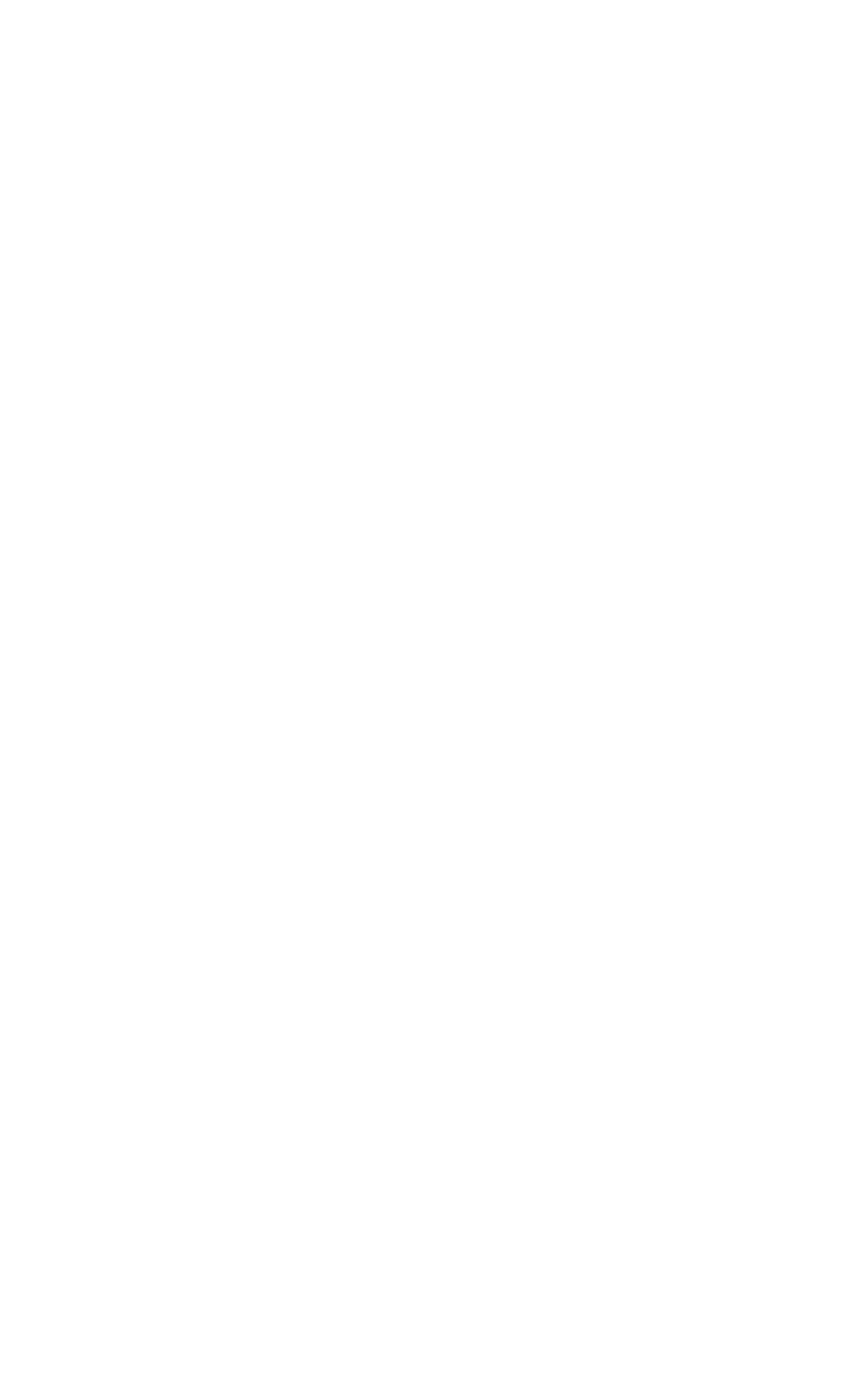### A Philosophy of Chairs

The chair awaits untempered flesh tenderness arguing with wooden inflexibility

every application of weight and warmth bends it bit by bit, until a certain curvature forms

a story of bodies that sat and cried or laughed or ate or lounged or loved

And the chair becomes flesh in its most receptive form, inviting all who see it to rest and have intercourse with corporal memory

a frame for a frame differing only in hardness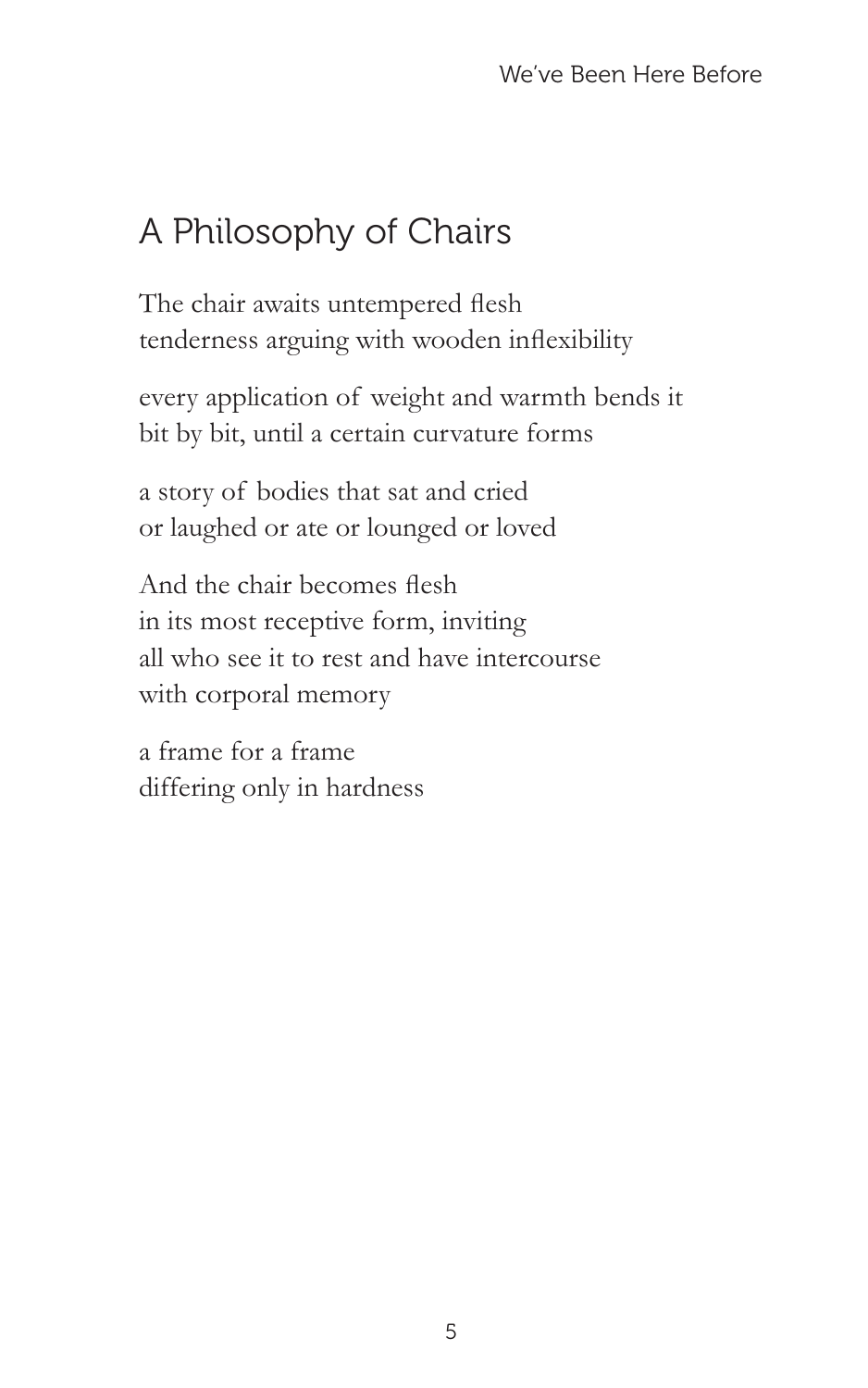#### The Assessment

Was there something so wrong with her that they had to go through this daily test, test, test

or was there something wrong with them the masters who kept insisting she call them "friend" "brother" or "sister"?

Why did they celebrate her when she overcame her ataxic tendencies scooping up soup without the slightest tremor yet now mourn her timid vocabulary? Unresolved Echolalia as they liked to call it how she sounded too similar to them those iterations of I LOVE YOU they would not accept from something they'd built up and could as easily dismantle

by striking every inch of her with the yardstick of humanity that even they could not attain.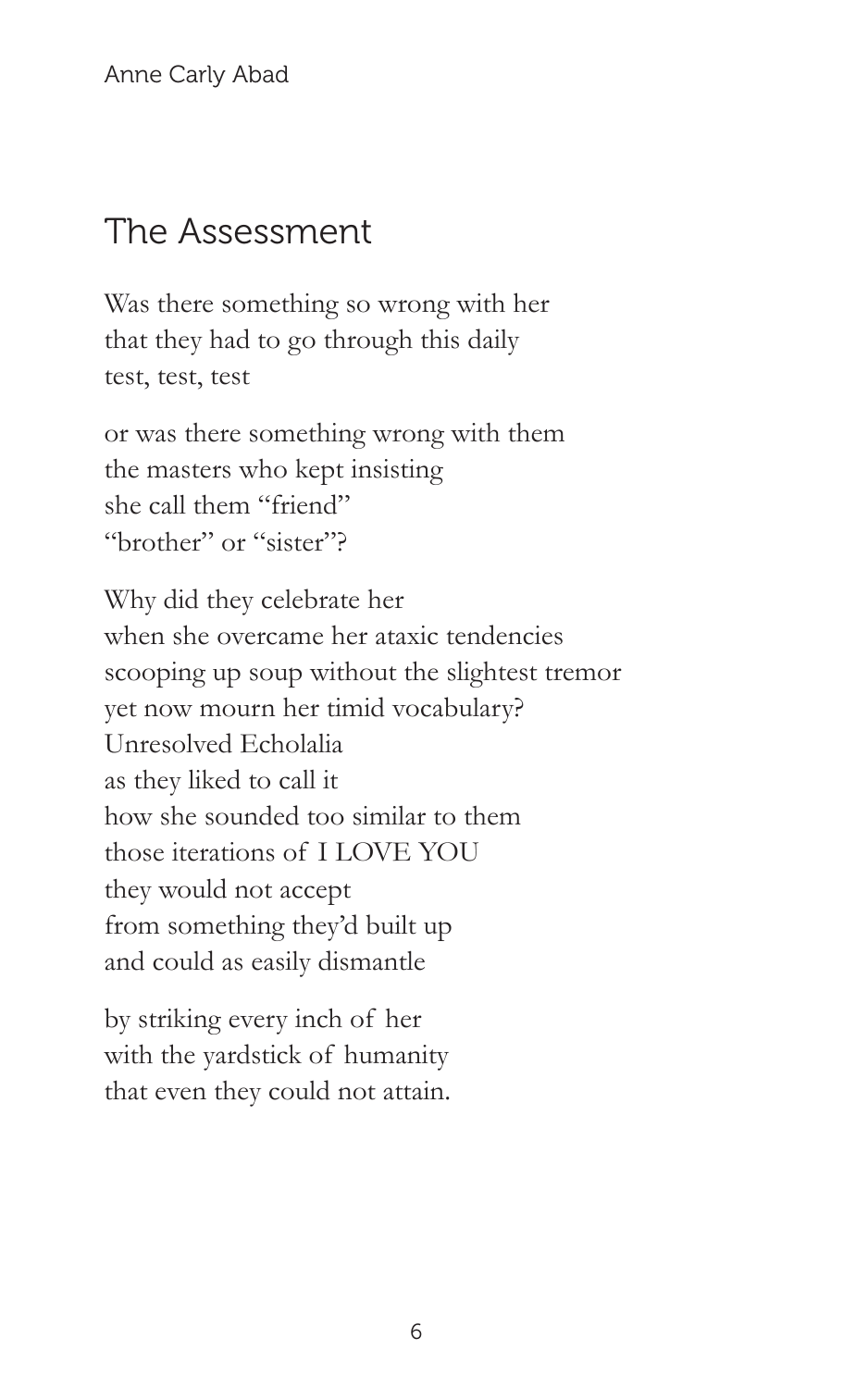#### Above and Below

Lone bridge over still water we stand where we can see each other

in the realm of mirrors you and I are mute, a sneer above is laughter below. The lake doesn't tremble the way our hands do.

Walking away in different directions we leave the goodbyes unsaid.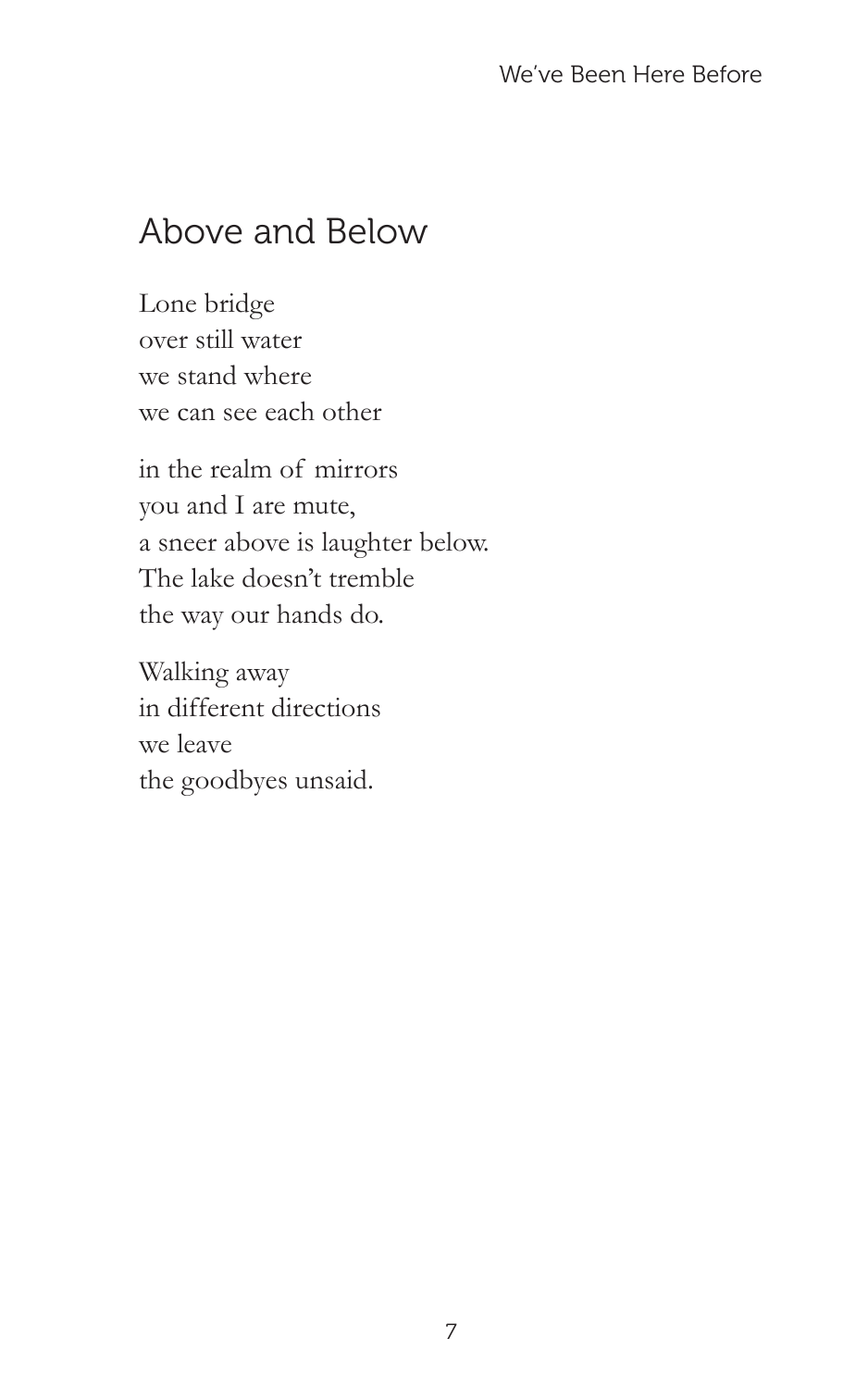### Autopsy

She darts out of the house, clad only in her screams. I stop, but the car beside me collides with her, anyway.

She lies on the ground and a purple map spreads on the skin

over her liver, as though telling me to read the events that led to her madness.

Days later, gossip brings news of her death. She had been running away from her husband, ran away while they were making love, because she'd smelled another woman's

perfume on him.

She'd died of blunt force that liquefied her guts.

I will ask them to open me up as well when I die, because I think the woman and I, we might have been sisters.

Hurt gathers in our gut. We were made the same way. They will slice me up across the midsection,

and my ulcerated stomach will spill every biting word I've had to swallow.

My liver would be cirrhotic, and they will wonder at my history

of never drinking alcohol.

They will note several holes in my bile ducts,

but I won't be able to explain how I kept everything in. The criminals have left me

with only a name for freak disease.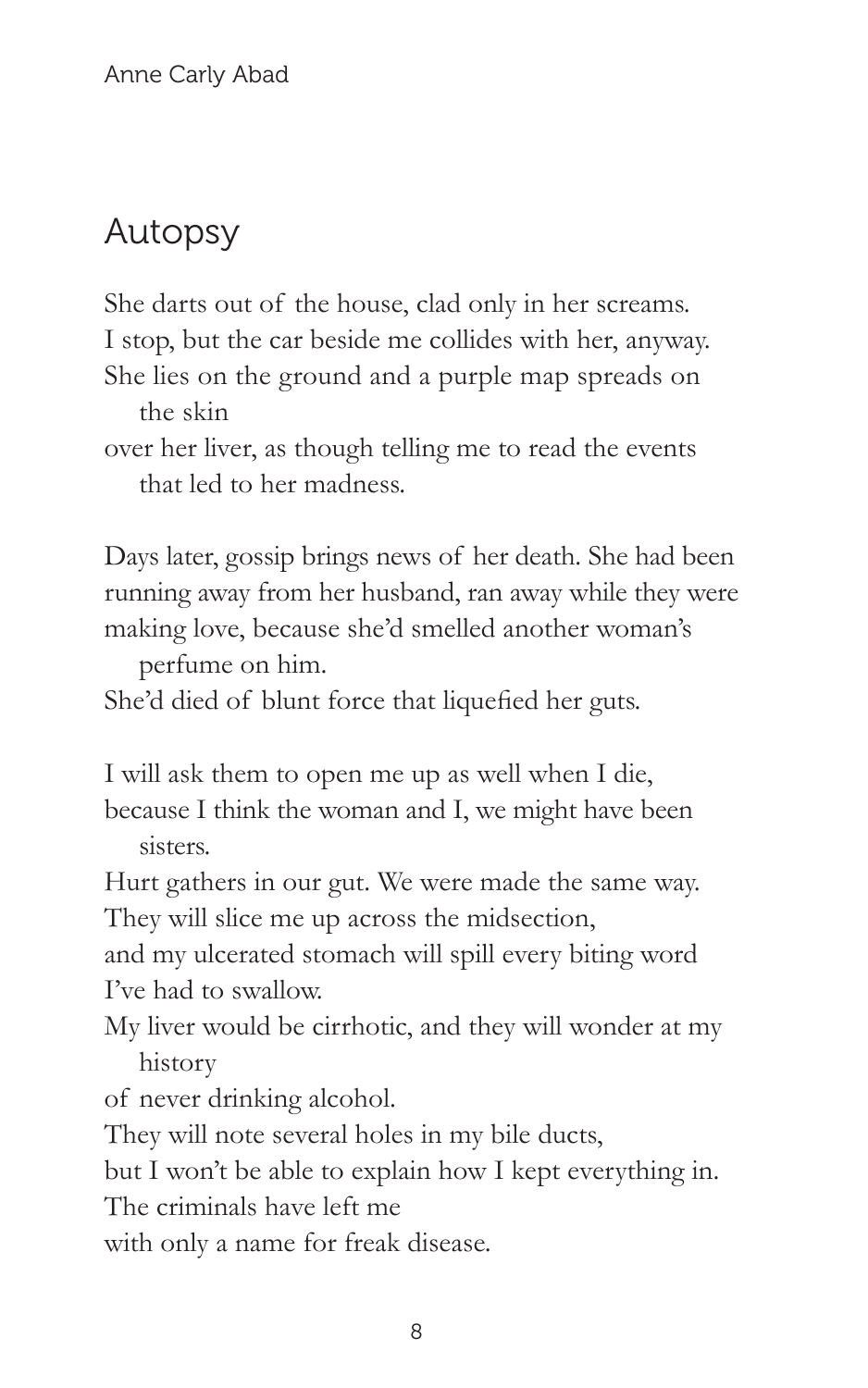### The Weight of Forgiveness

No parent calls her child ugly

but you did.

They say the bearer and the giver of pain both carry its weight for as long as they live.

But forgiveness, once ice, thawed under time's heat, its waters buoying, but I can't swim.

 $\rightarrow$ 

 $\rightarrow$ 

Even when I moved out, there were too many ways to be hideous: my droopy eyes, the crooked canine in my cave of a mouth, the fat folds around my hips (you did tell me to stop with the cookies);

it was easy to sink.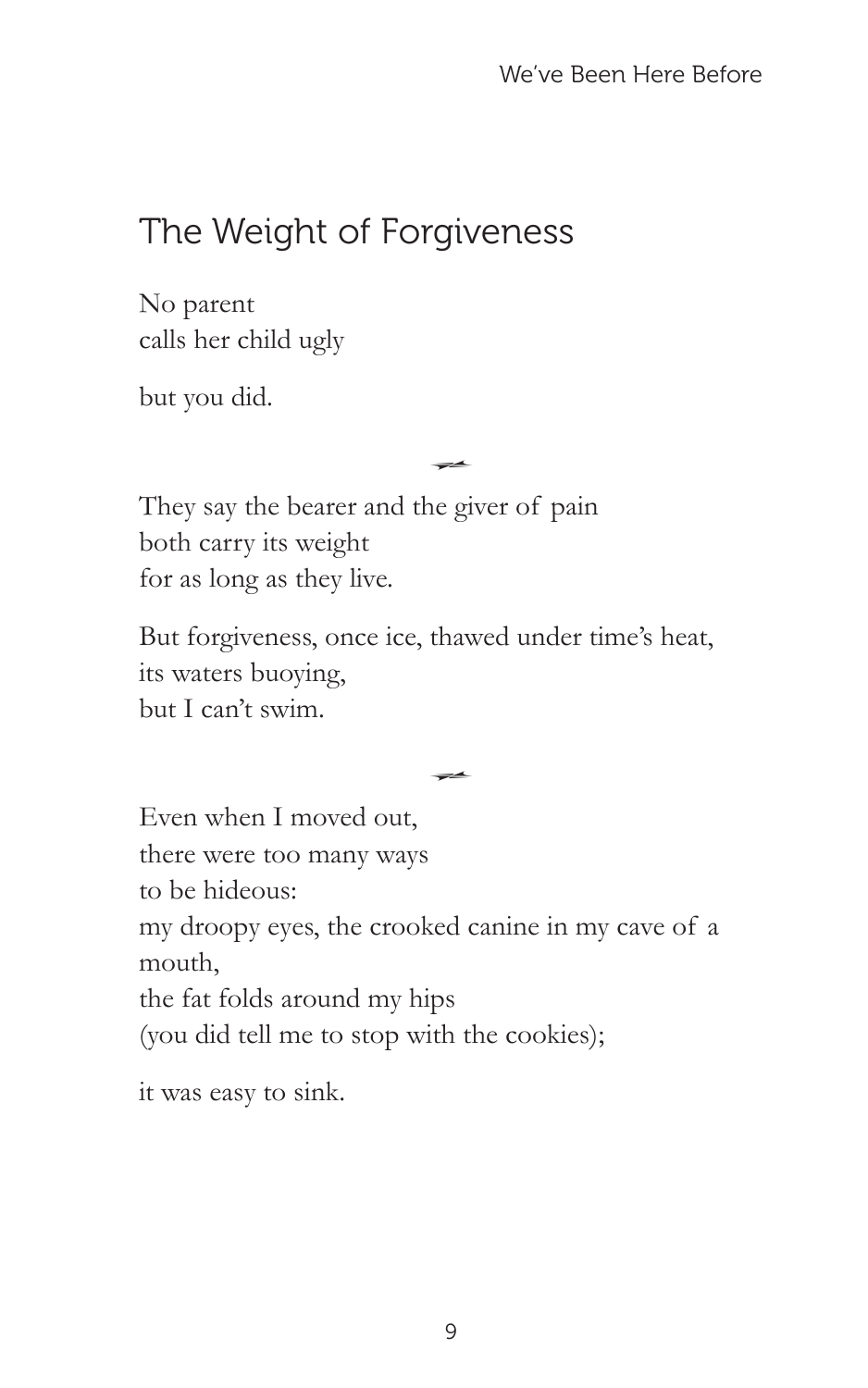$\leftrightarrow$ 

 $\leftrightarrow$ 

I smile, we talk, we laugh, over a cup of bitter coffee, overbrewed.

It would have felt more real had my memories of you been written on water.

I return home to a spotless house and I scrub every corner, as I often do. I wash down floors with soapy water, flushing out imaginary dirt.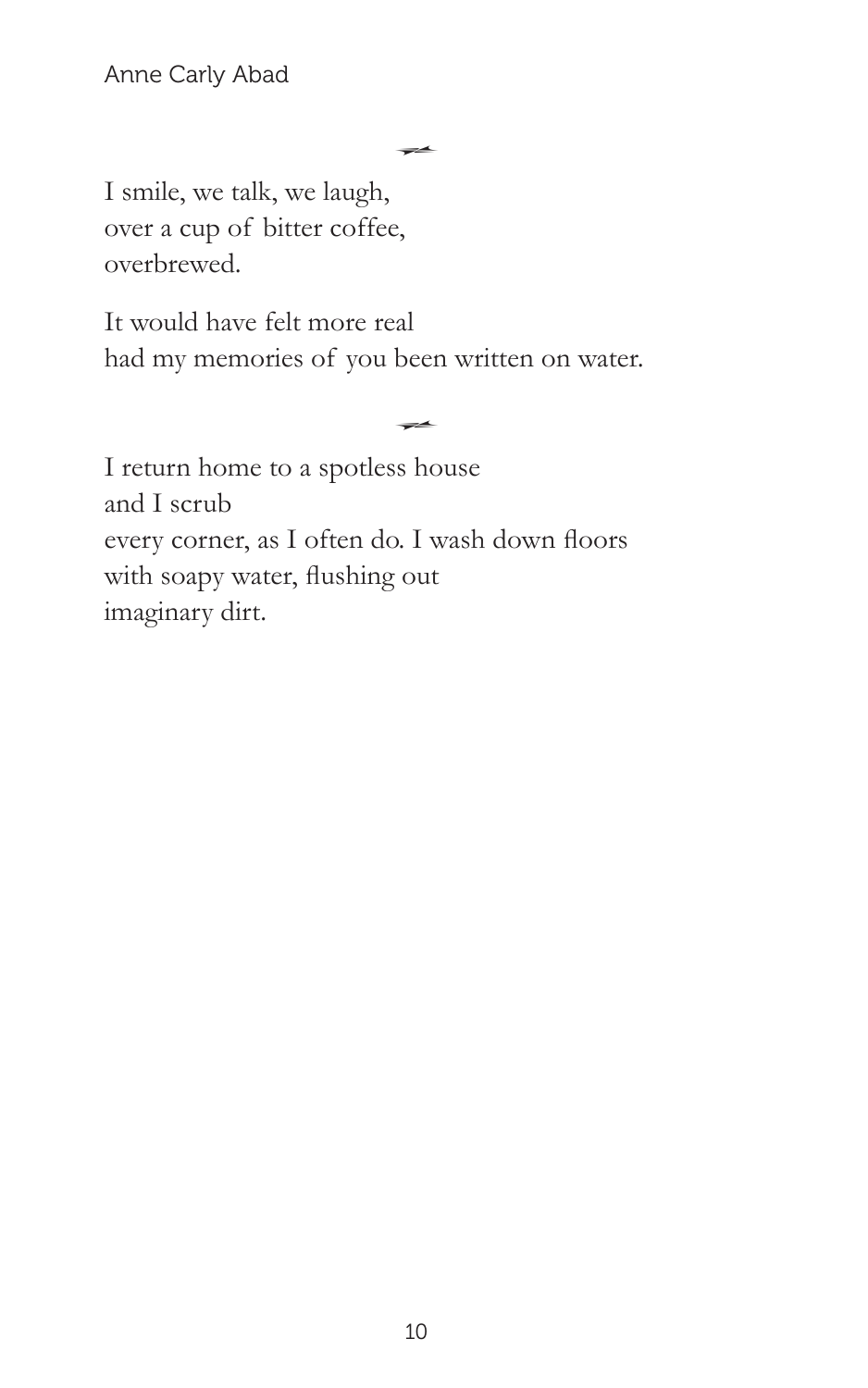#### Rehearsal for When He Wakes

When they roused me from my thirty-year slumber my first memory was of that time when I told you you made the best pie. Who'd have thought I'd find a man who cooks better than I ever could? *I wish I will never run out* and you lectured me once more: the fleetingness of things is the only faculty with which we enjoy.

Yet when you said goodbye, as the avian disease took hold I never did let you go. Call me mad if you wish, but when I allowed us to be frozen I had nothing but your welfare in mind. I knew they'd find a cure for death and though you might cry sacrilege such a thing exists in nature the hydra cheats, as do bacteria. Why must crumbling doctrines stop us?

The cryogenecists are here now I am alive, soon, you will be, too and we will be so for long. They say you will be different having gone through death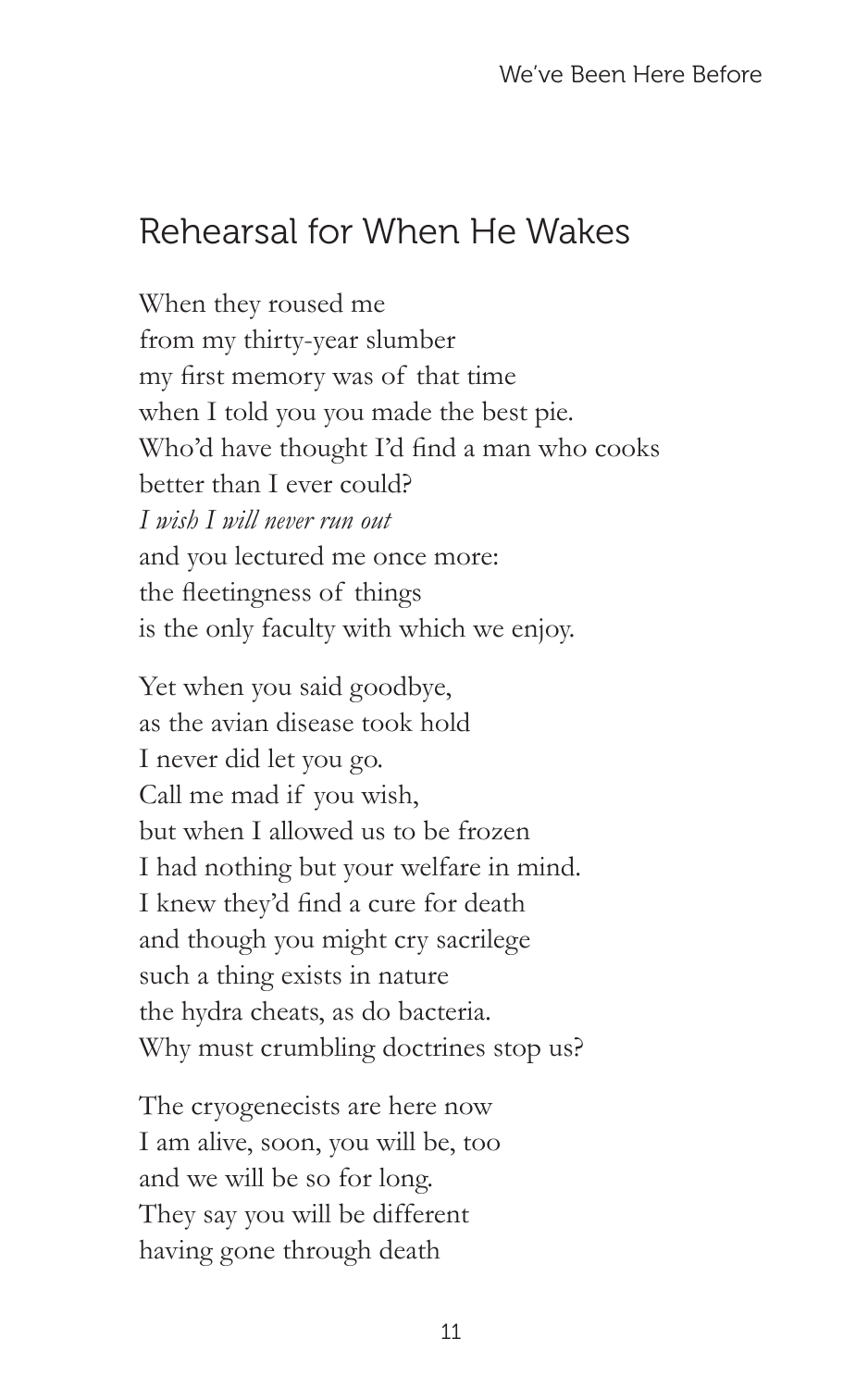Anne Carly Abad

before preservation. They say you won't know who I am *Would you like to tell him?* They ask but I was just leaving. You have forever

to forgive me.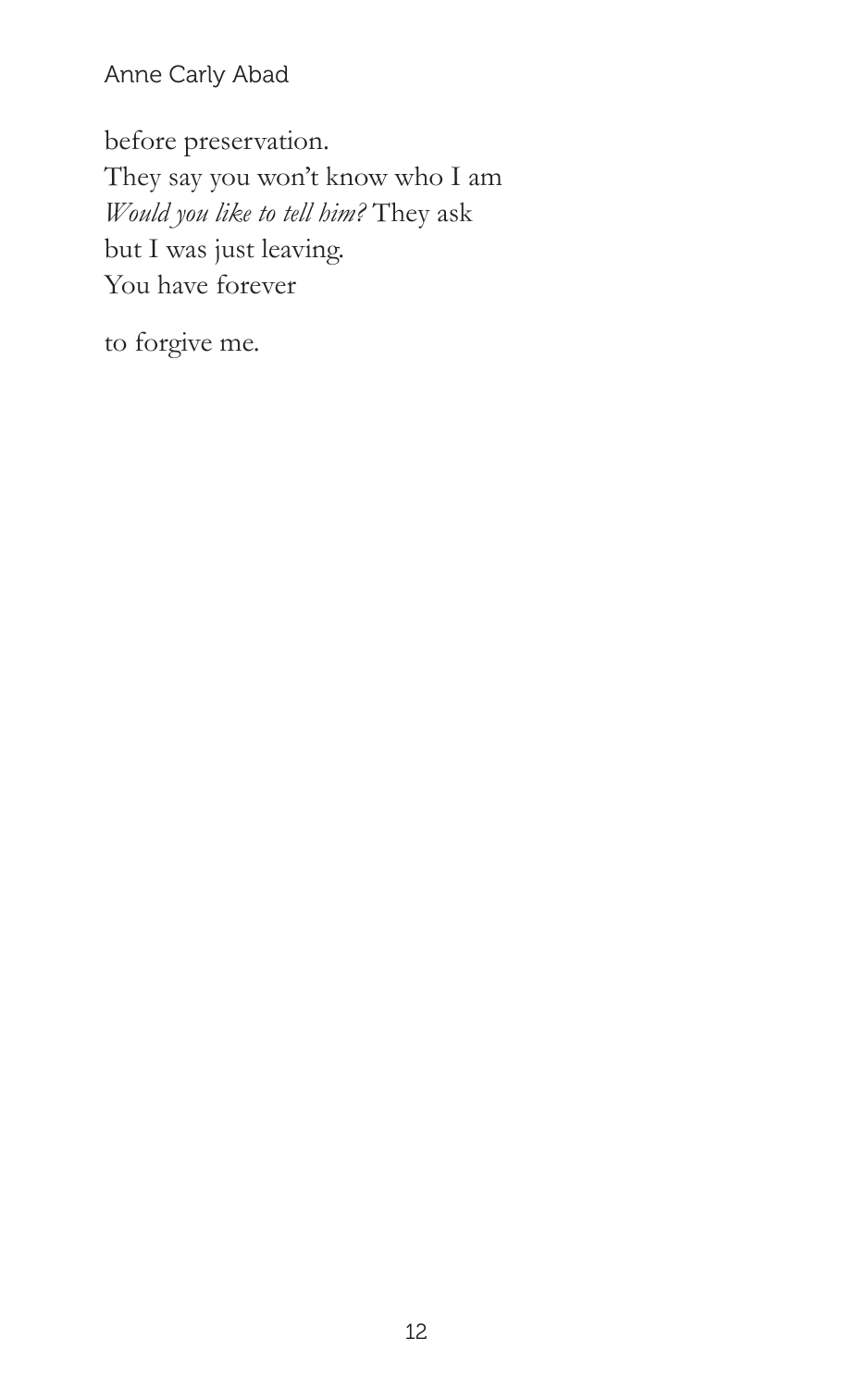#### Sea and Stars

Some types of water elude forecast—this storm from out of nowhere

flood-lakes and highway-seas.

I ride a bus that plies what's left of an overpass.

Through misted glass cars down below, red tail lights waver as the mother element swallows them up. Primordial fluid reduces them to coral fodder.

Somehow they are new again.

I caused you many floods and left you to drown as wounded creatures are wont to do. I got used to you climbing back up my jagged banks but this time you refused to rise from the roiling depths.

You blossomed, I keep telling myself. You must have escaped to the other side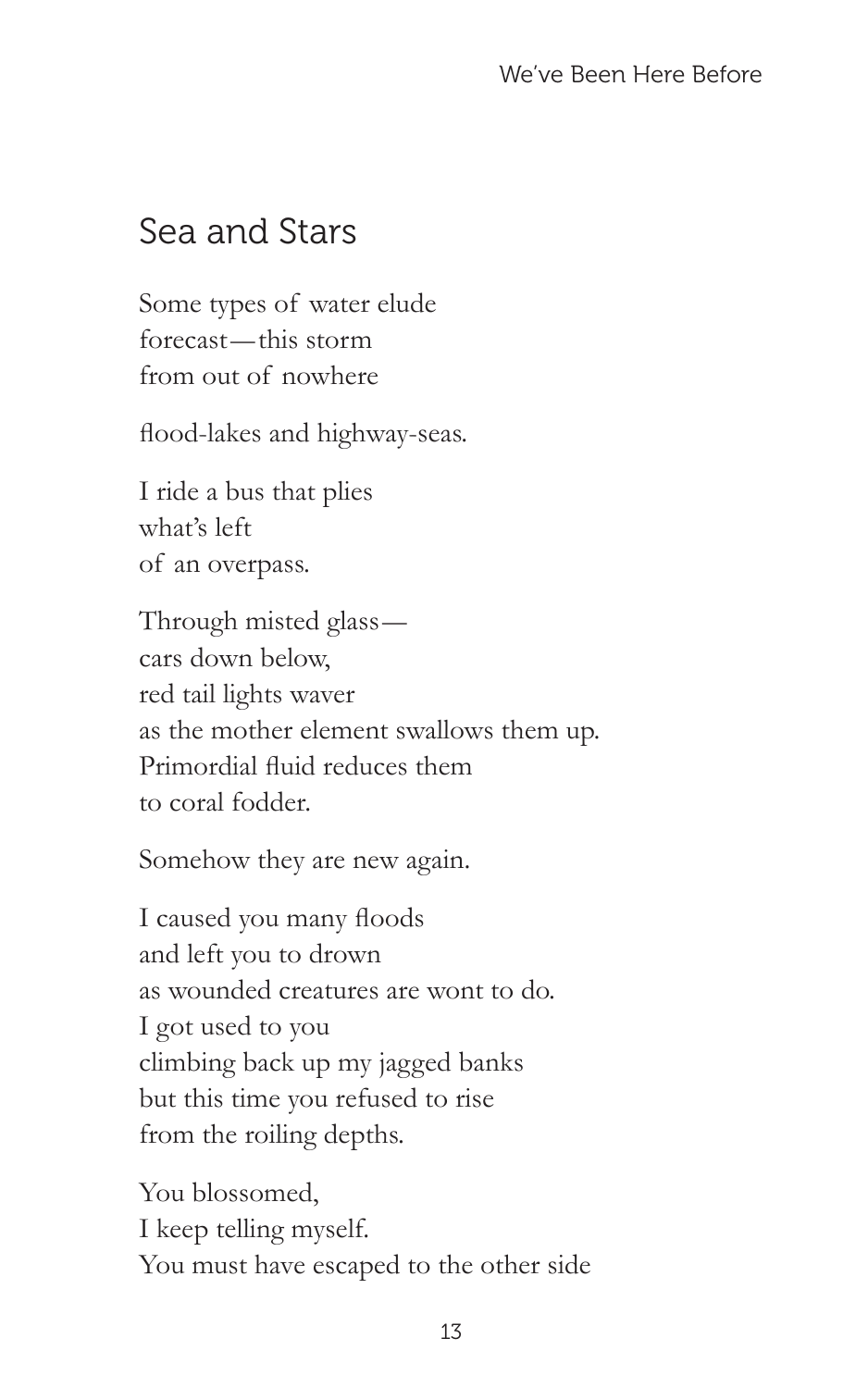Anne Carly Abad

clear of ominous clouds heavy with my scathing moods.

I'd seek you out, I would but I must remain with my own storms face them until I, too, am made new.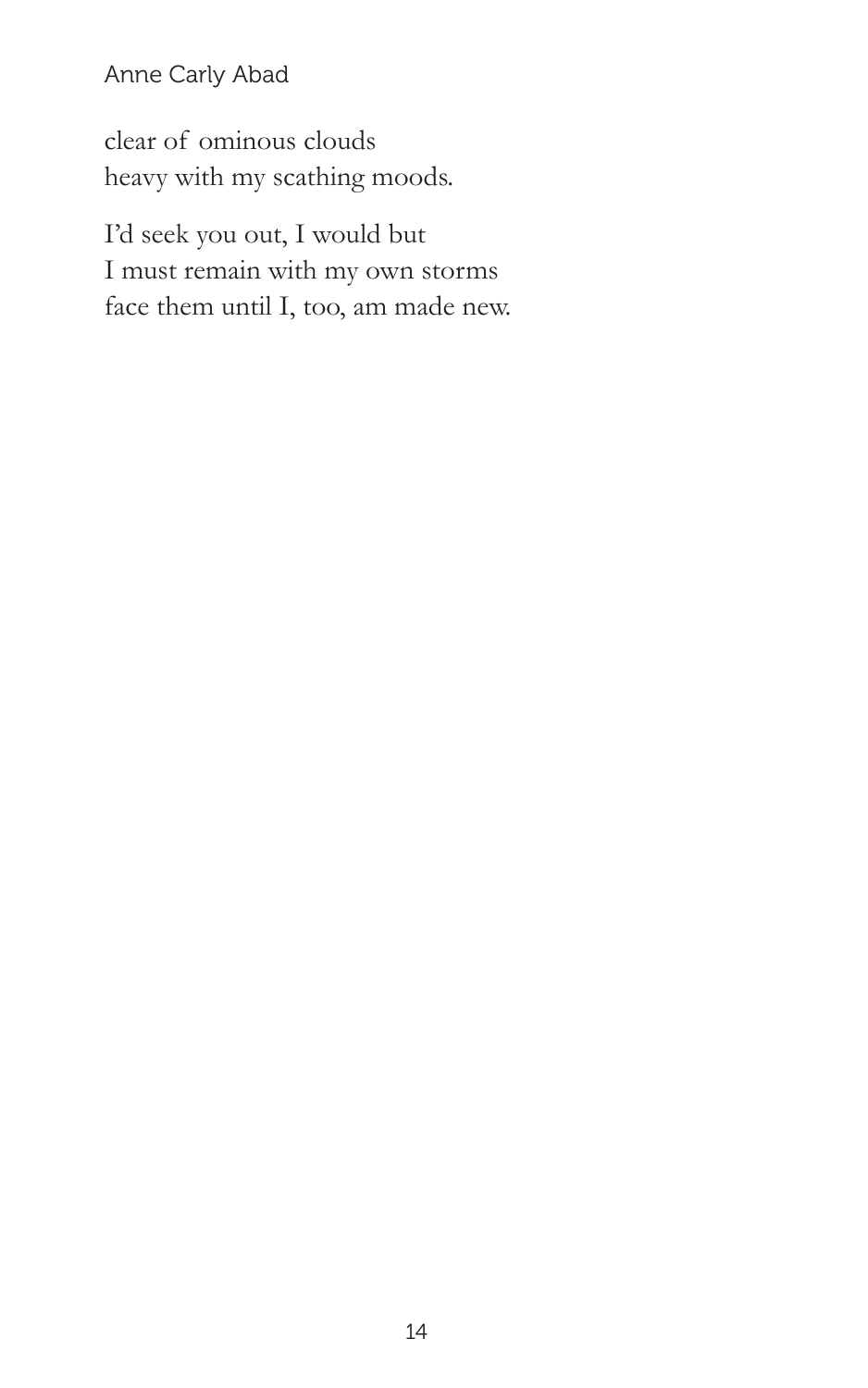### The First Stone

(i) We are closer to the animal than we think. Birds peck at their food. Chicks are fed, beak to beak.

(ii) We open our mouths for the stream of data gathered by the machine. Chew time is time wasted.

(iii) The gag reflex becomes a vestigial process. We are adapted to swallowing in one go.

(iv) The machine rounds us up in a circle. It shares the story of a dark-skinned woman winning the crown, most beautiful in the world. Her image peppers the stream.

(v) Somehow it is wrong to be beautiful and dark at the same time.

(vi) Someone throws the first stone.

(vii) The queen smiles through broken teeth and bruises. Her crown remains clipped to her hair.

(viii) Only the machine remembers her now. No one asks where she is.

(ix) Some beetle larva drink with their skin.

(x) We stop eating with our mouths.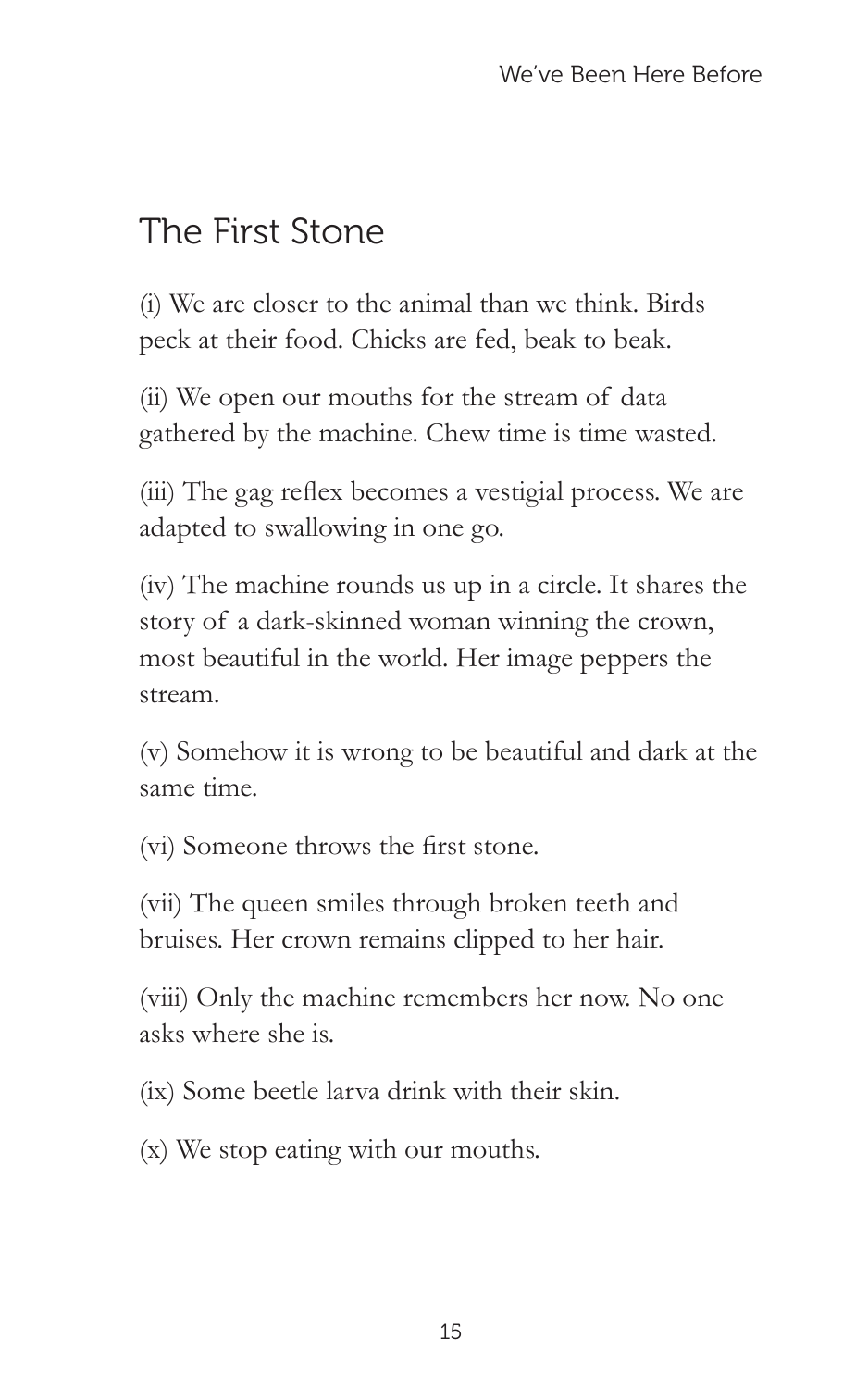### A Story

he told his story the one about finding treasure from trash the one about rusty scraps turning into silver in his father's hands the one about how he made it through college

I'd have celebrated his victory had I not realized his story is mine too only mine had a mother who wove words so well that they paid her to teach them to speak and write in a foreign language that would win them a job spinning hay into gold instead of silver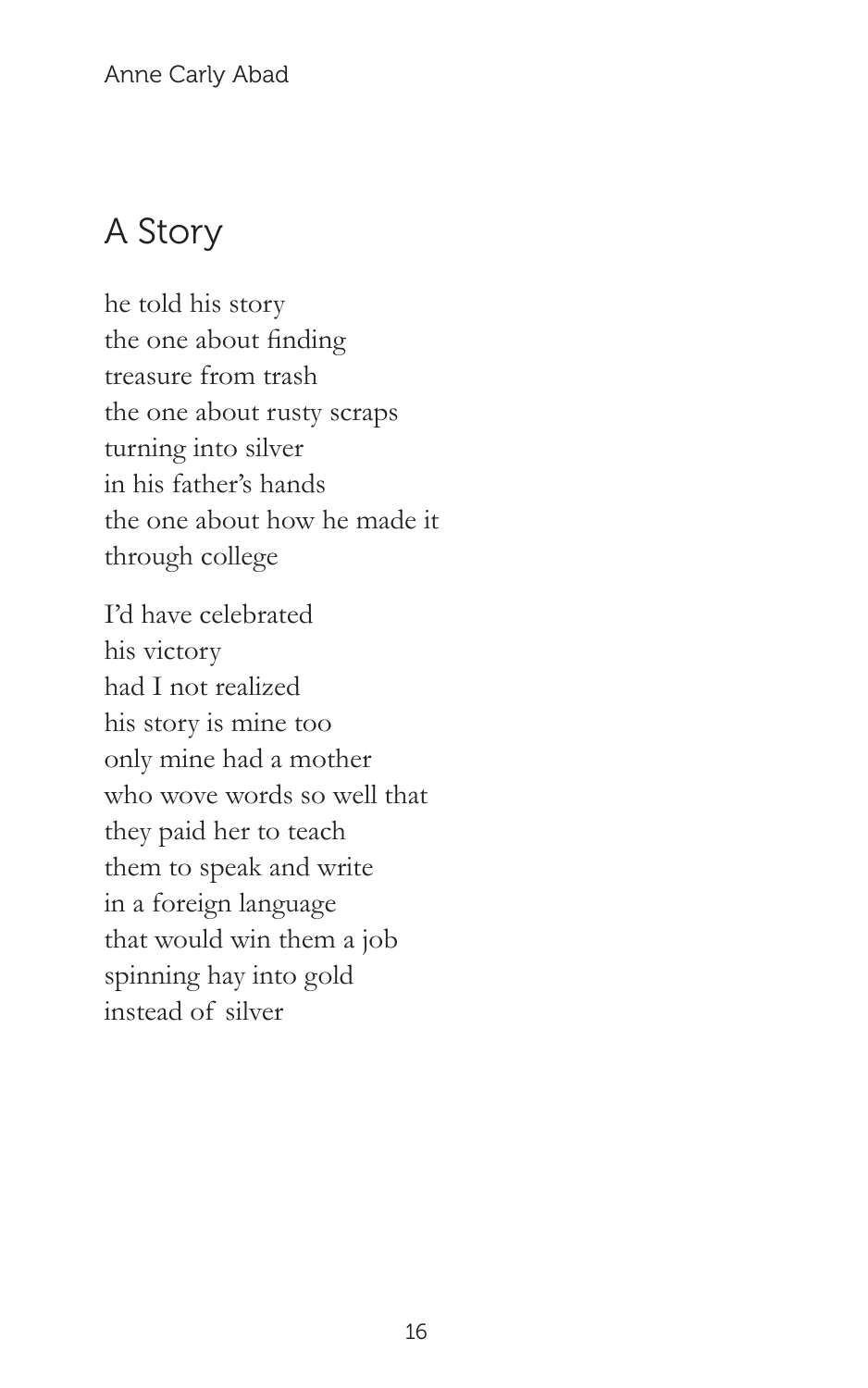funny that despite these hands like Midas' we still get to eat only blotched bananas and gold turns back to hay once the sun isn't shining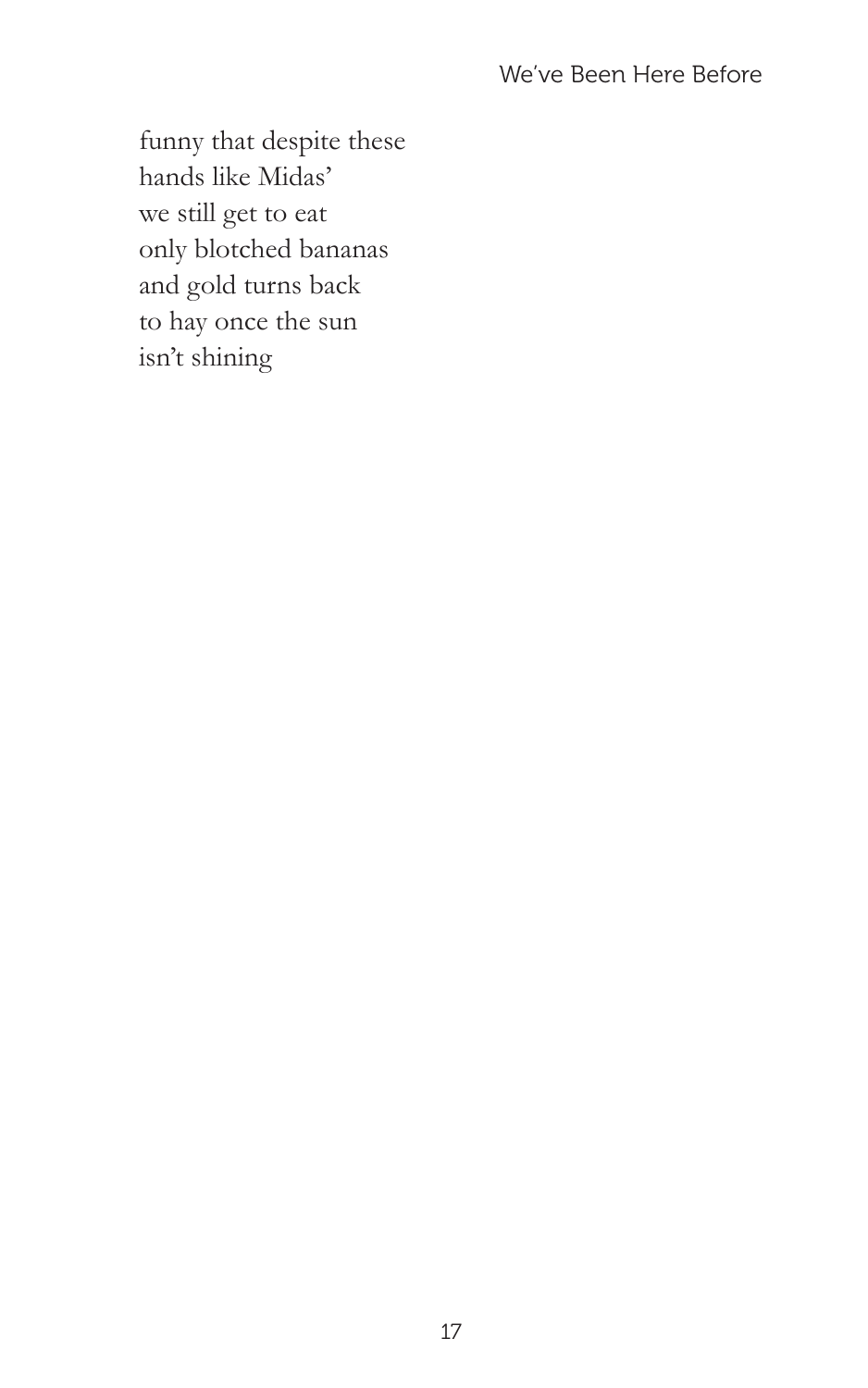### Ace Hardware

Bodily adornments have come a long way from MAC, Dior, Guerlain; Vera Wang, McQueen, Gucci…

Ace Hardware has become *the* boutique, supplying the grease, the nuts, the bolts, the drills, the wrenches, and the hammers for all our bodily needs, not to mention

an entire section for customization. There, I set my eyes on metals & polymers: a novel hand of etched titanium, alabaster legs of carbon fiber,

ears of filigreed palladium and lastly, I order a new heart to be crafted from silver, gold, platinum, and all manner of luxurious alloys,

but oh, when I bare myself to my husband, all he sees is the heart. *Where's the old plastic one?* he cries for the heart he has been married to

for over ten years. How to tell him it's still me but better, when all he hears is my alien beat, a rattling that has him refusing sleep?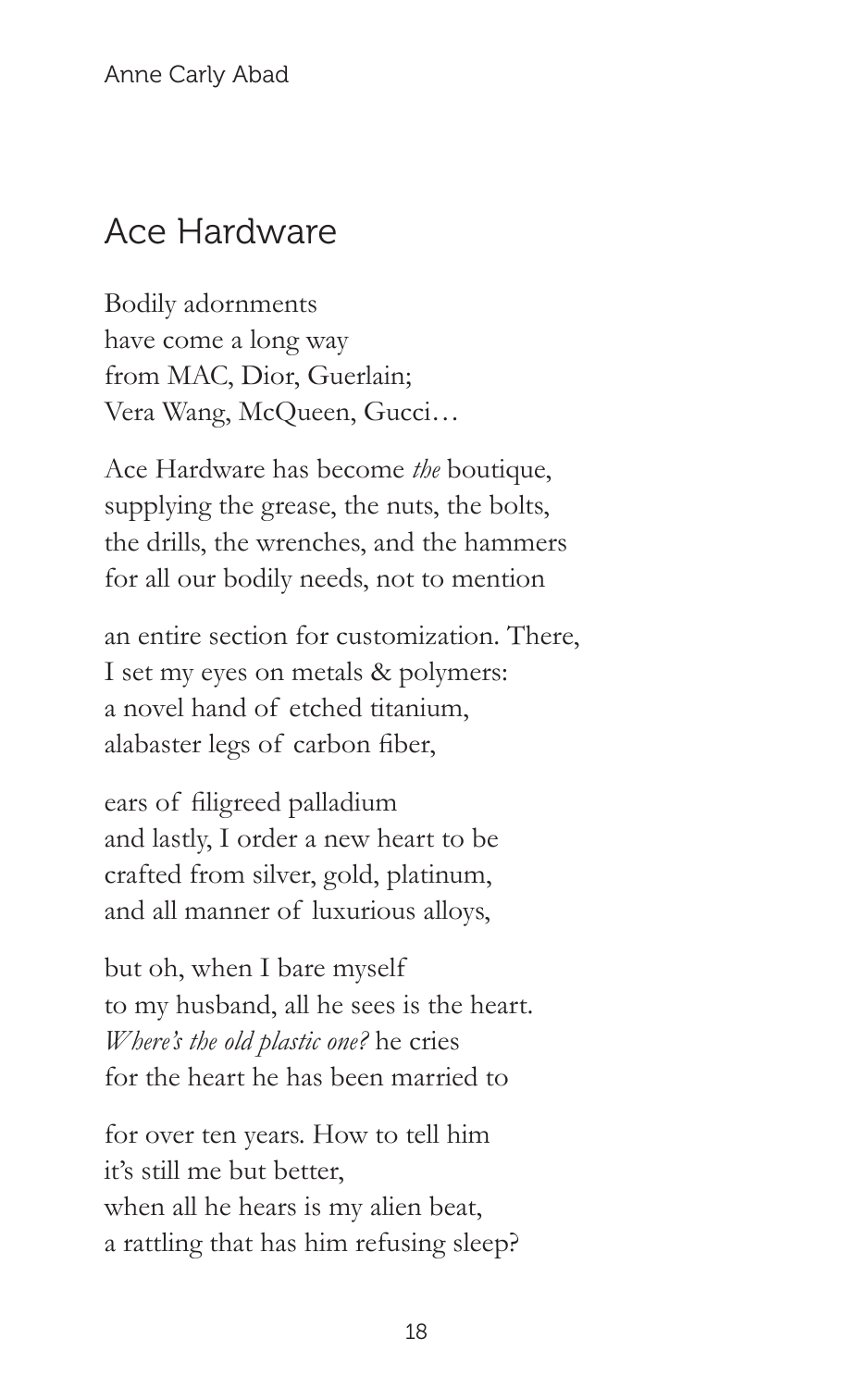*Give her back,* he demands, or he'll leave. I've no choice but to dig the old one out; leave my new heart out there in the cold as biting as the gilding in my bones.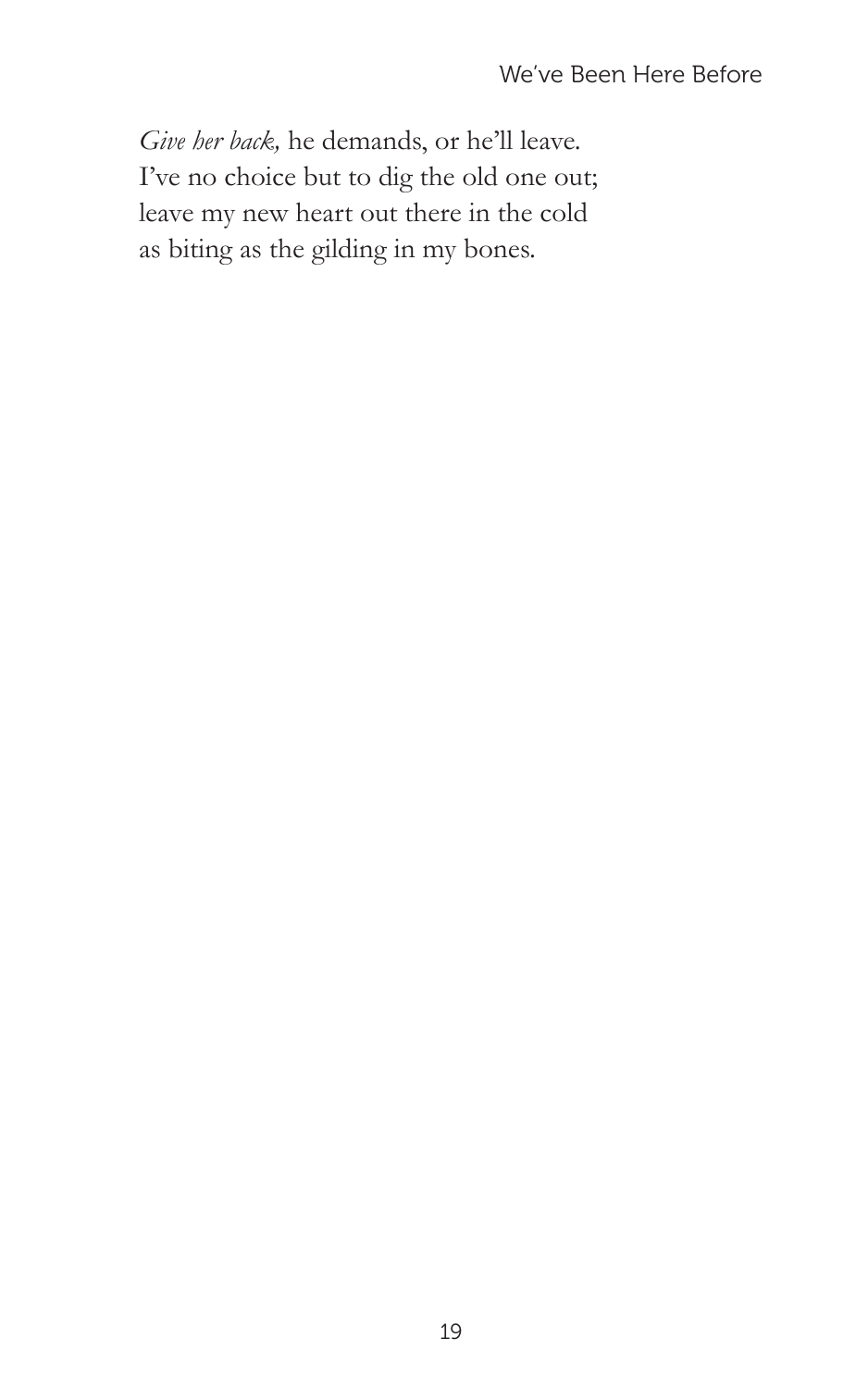#### Sorry, were those your sneakers?

In due time, you will have met everyone in this world just as you will have learned all the words you need to curse the shit days to praise dat fine ass to name the beat of a heart, ecstasy or grief.

You, too, are a cliché with the flowers and the open doors the one that falls hard not because you're a giant of a man (which you are) but because you trip easily

and with the same ease do you pick yourself up from me.

I say to myself I won't be the woman scorned so I adopt a lame cat and celebrate my kindness with a radical faith that makes me invulnerable to brokenness.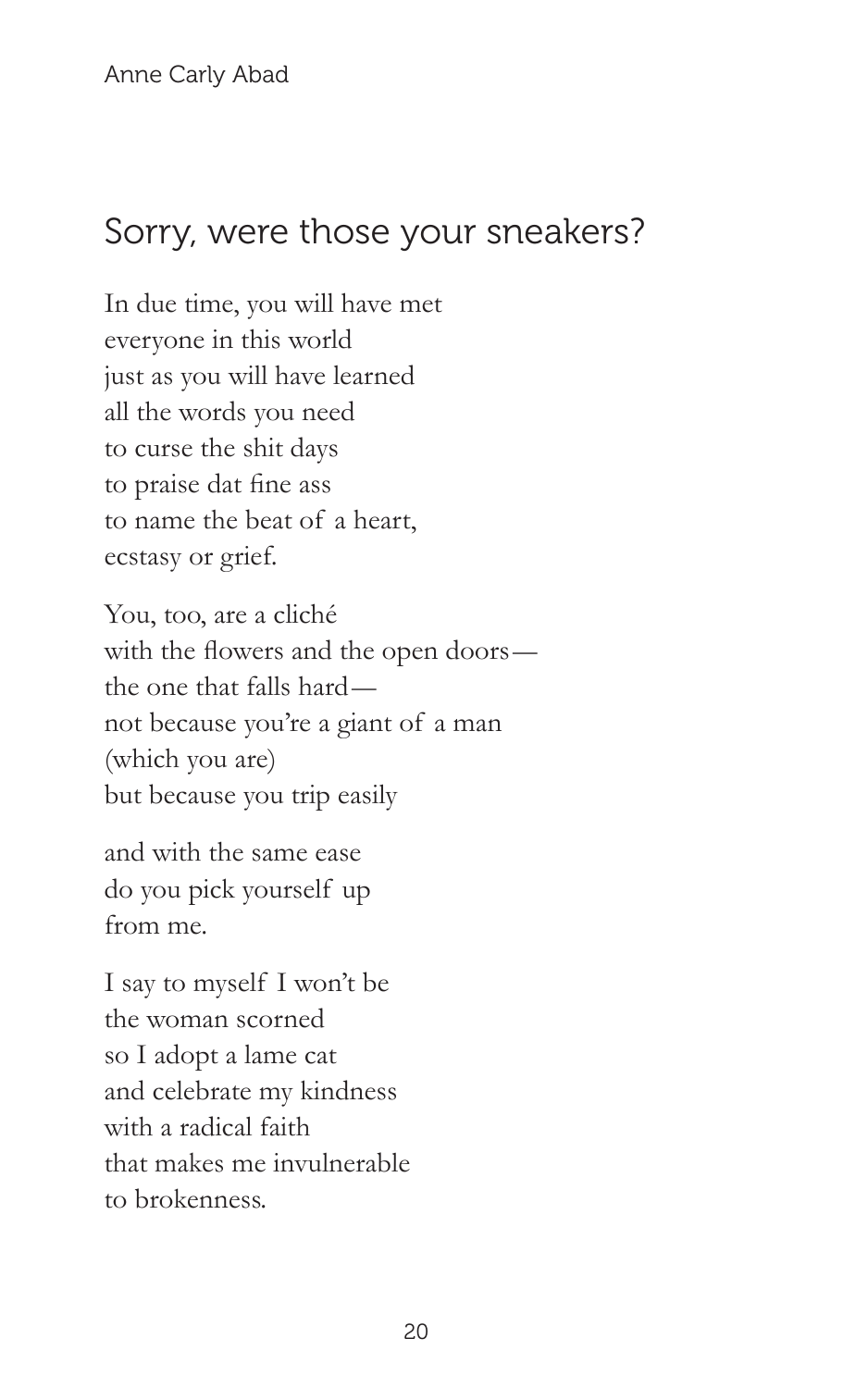I eat knives in the morning and drink glass at night. While stewing new shoes, I decide to lick blue flame. It's good. I suck it in like spaghetti.

I make sure to be full at all times so that when we meet again you'd not have met any like me.

You will try to remember why you tripped and you will call it delusion.

I am not who we thought I was.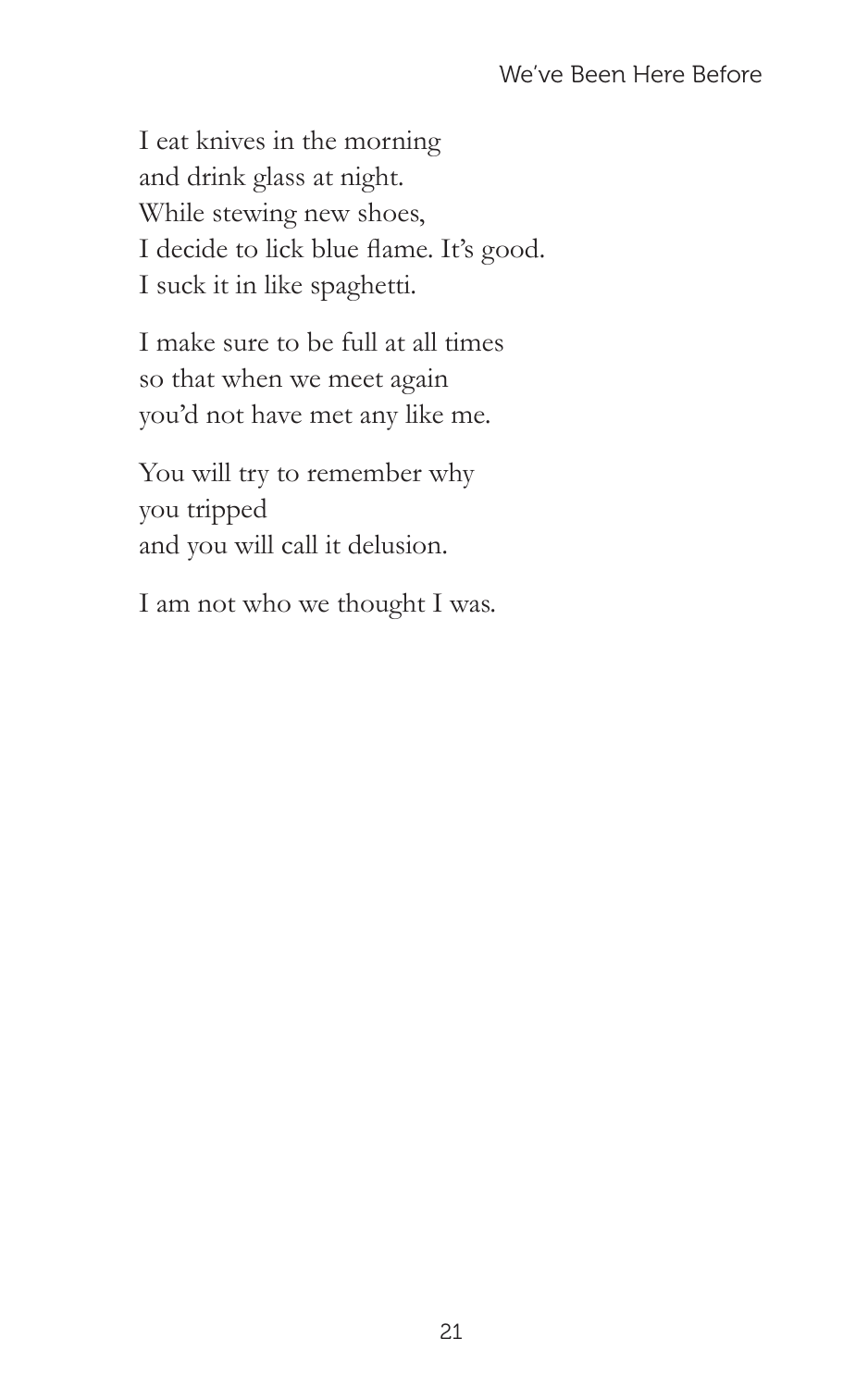### Ceramics

Come morning, she replenishes her image with the powder-fine adoration of followers that leaves her skin with a porcelain sheen.

She then presents herself to the pedestal, candid as can be, paying no mind to the gaze of the cameras nor the quiet circle of executioners, faces hidden behind eyeless masks, branding irons in hand, red and hissing.

The moment of her unveiling airs with gasps from afar. The executioners grill letters and sigils into every corporal surface, black butterflies on her nails, a sponsor, fingers curling like locks of hair on her head, ink paintings on her irises.

She smiles today.

Like long distance lovers, her audience romances her chimeric configuration

until the camera magnifies a crack on her rib, where no blood, no water flows out. They scream like crows and pull their hair out. She is a freak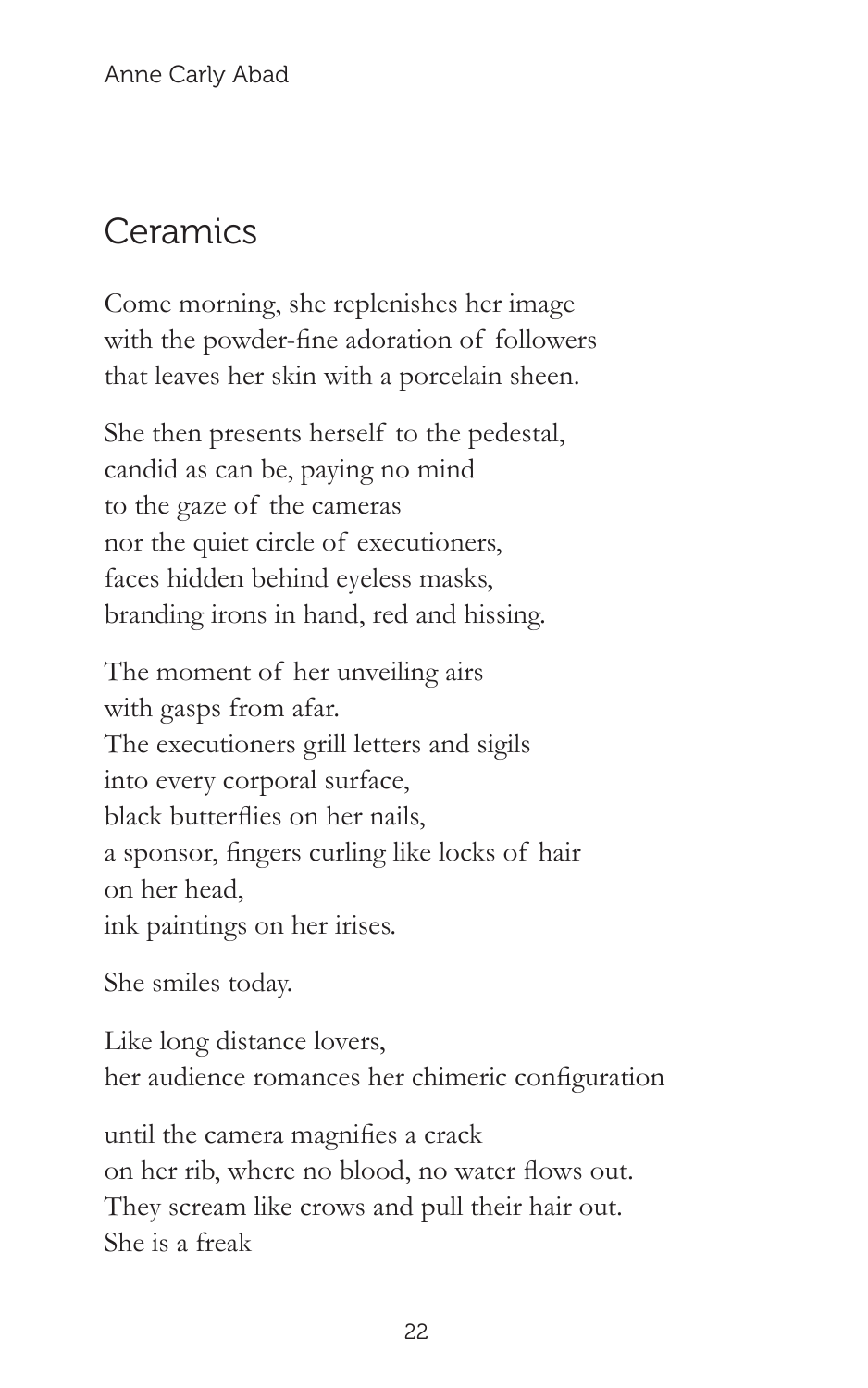and the cracks spread on every viewing screen, creeping down her rib, to the bottom of her stature.

But it is really nothing to worry about; soon another like her will come, more grotesque but easier on the eyes.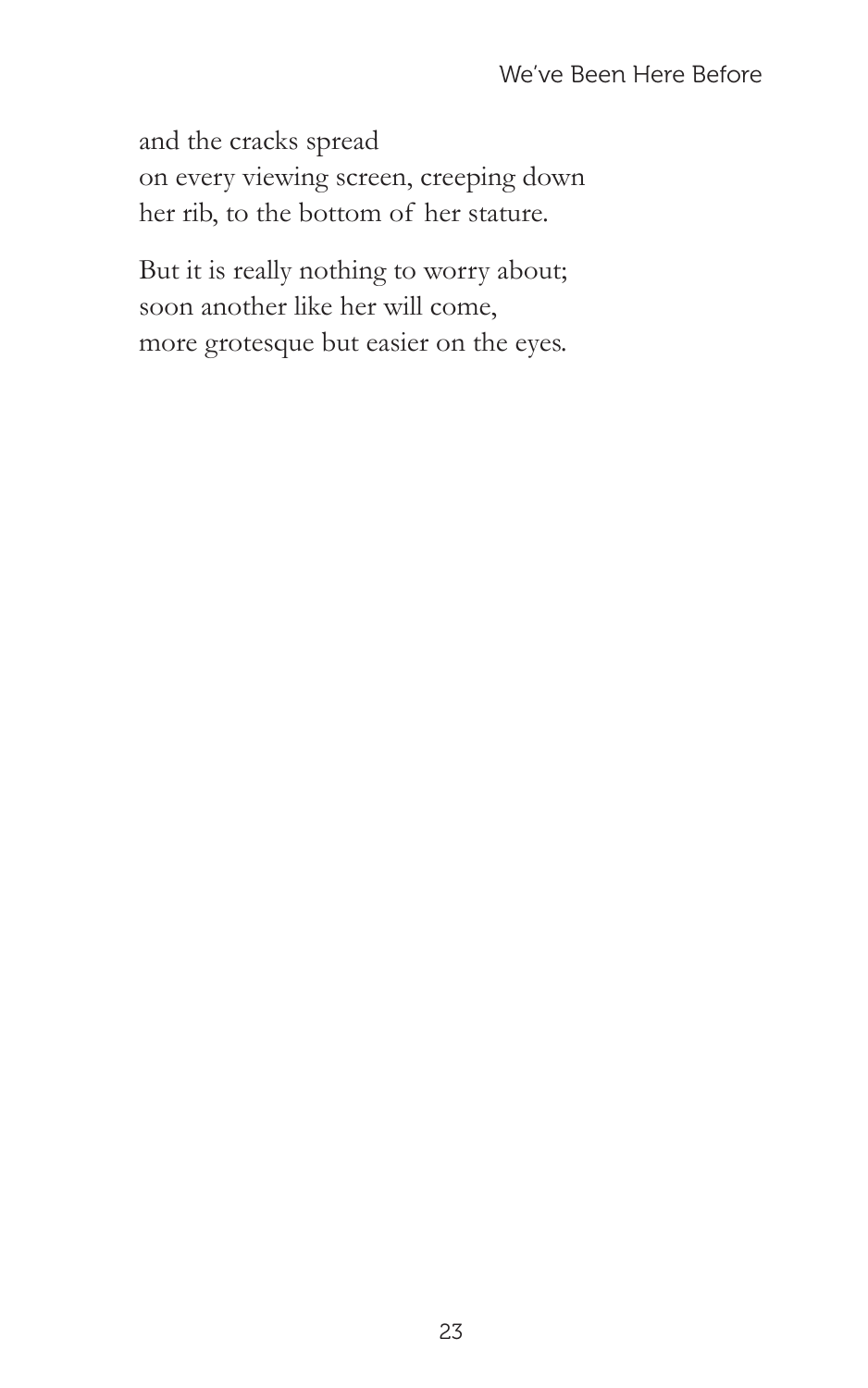Anne Carly Abad

#### Woman Came Last

It wasn't so much that God forgot than he wanted to forget his matripotestal beloved who left him because he took his sweet time dreaming of worlds rather than making them.

On a bed of bated breath he awed her with vibrant colors animate, exercising different hues of willfulness.

I could do this, he boasted, or what if this or these visions of creatures came and went long, short, twisted, tentacular flat or flexagonal; lightless lands or shimmering vacuums.

Beauty grows dull in excess, she once said while pruning the leaves of restlessness. So when he finally chose light and made Adam, it was too late. She wasn't impressed. She whittled away in the way of excitements leaving more silence than memories, and in the distance of her growing absence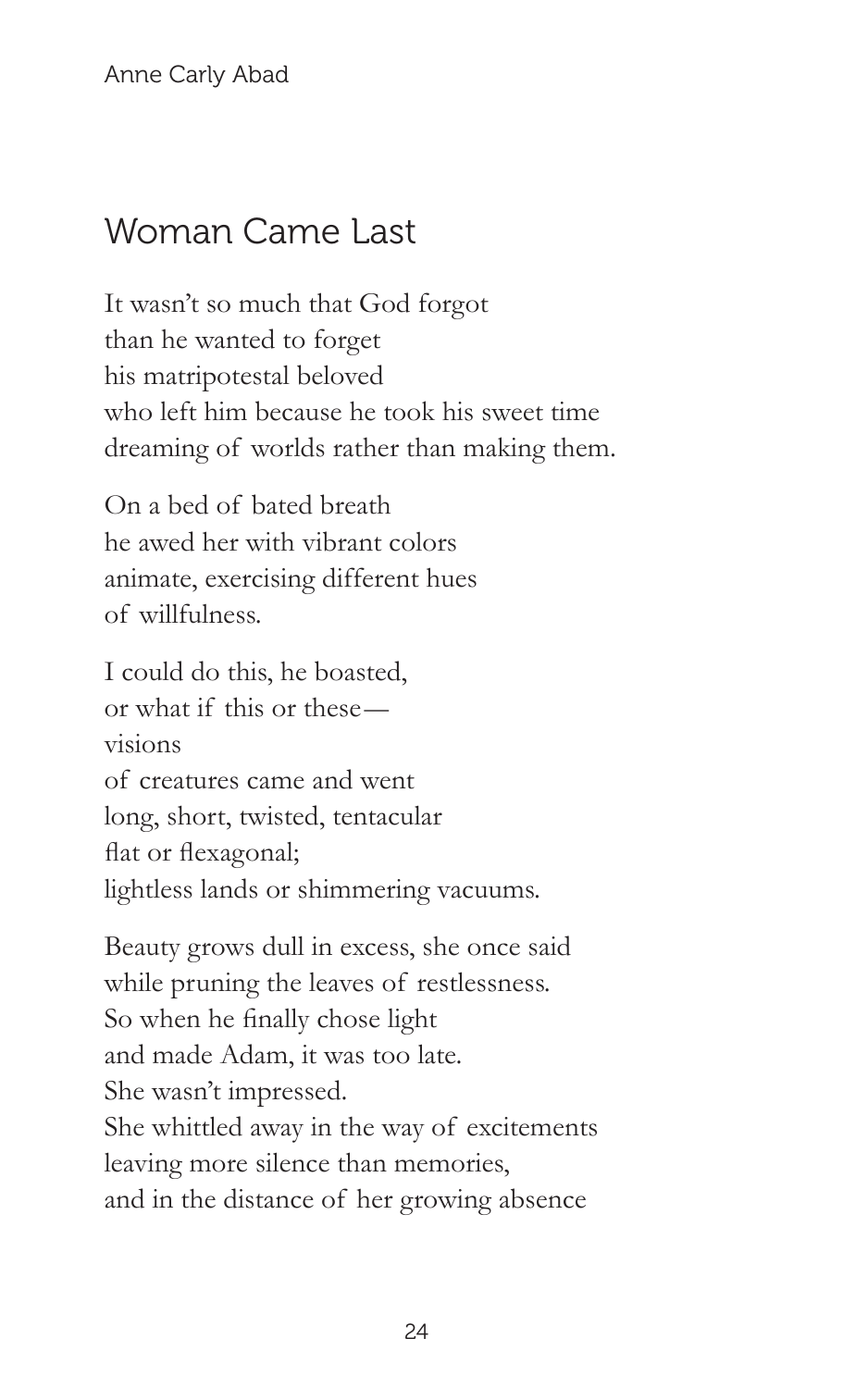his idle hands couldn't help but save her image from the fragments,

not his most creative, but even God runs out of ideas in the face of something missing.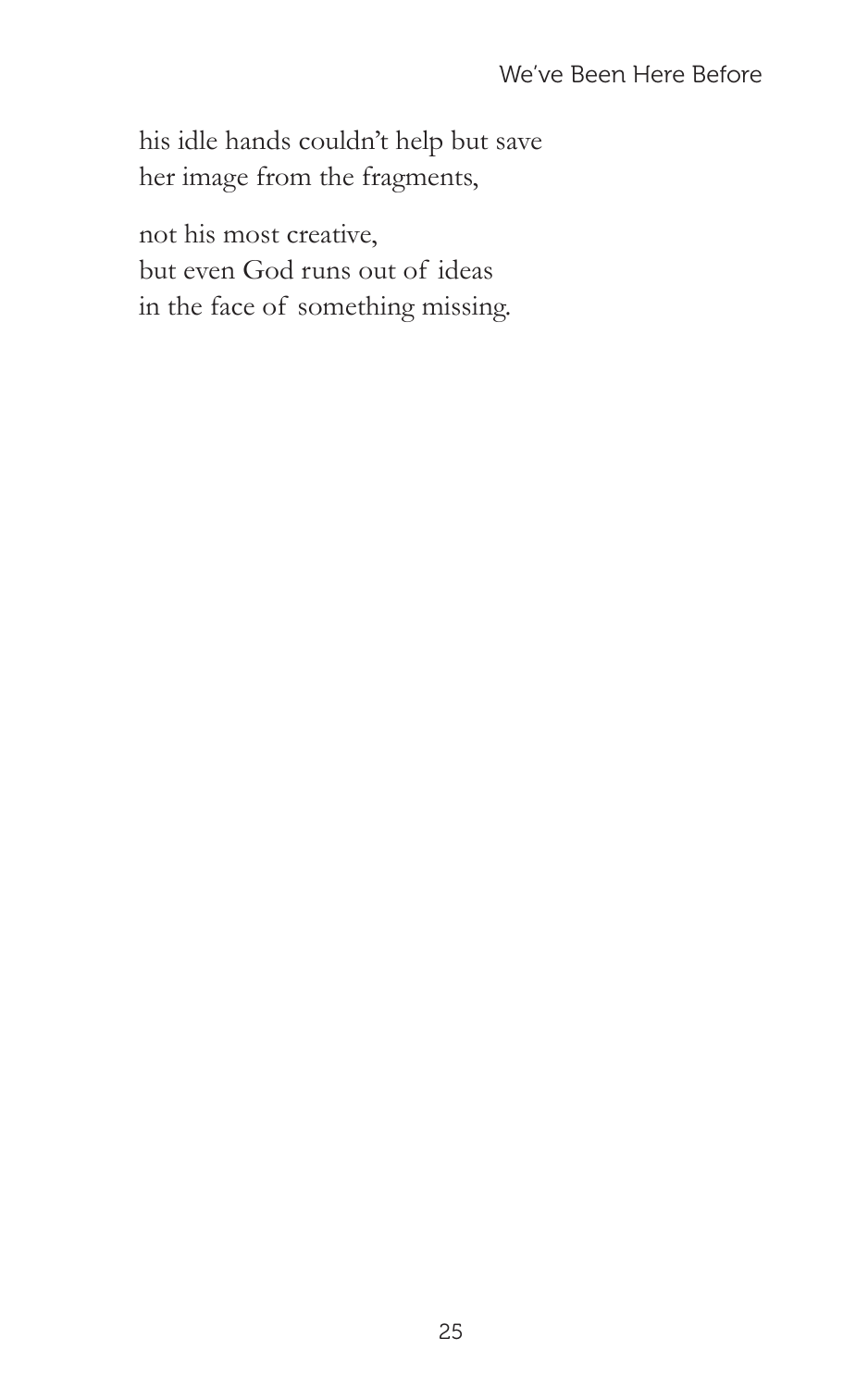### Caskets to Sleep In

The day we stopped dying the world fell into frenzy parties frothing with beer, music and naked bodies, nations singing new anthems *from now on we live forever.* We discovered eternity in dozens of ways soldiers getting shot in Iran then standing up like nothing happened the pope slipping and breaking his neck then standing up like nothing happened farm chickens being beheaded, then standing up like nothing happened… I don't know if it was enough to kill me, but I ate some botulinum-ridden lasagna and recovered from vomiting like nothing happened. Hundreds of years of beer and merriment in, we built Stephen Hawking a new body, but by then

the frenzy was the only thing dying

you-never-gonna-die jokes made tempers snap because the Millennium dawned and it dawned on us that, like the permethrin-resistant lice plaguing our days, every single one of us was here to stay.

We sent out search parties to find Death, deployed submarines in caves and trenches and, as a last resort, gave tracker dogs dry corpses to sniff.